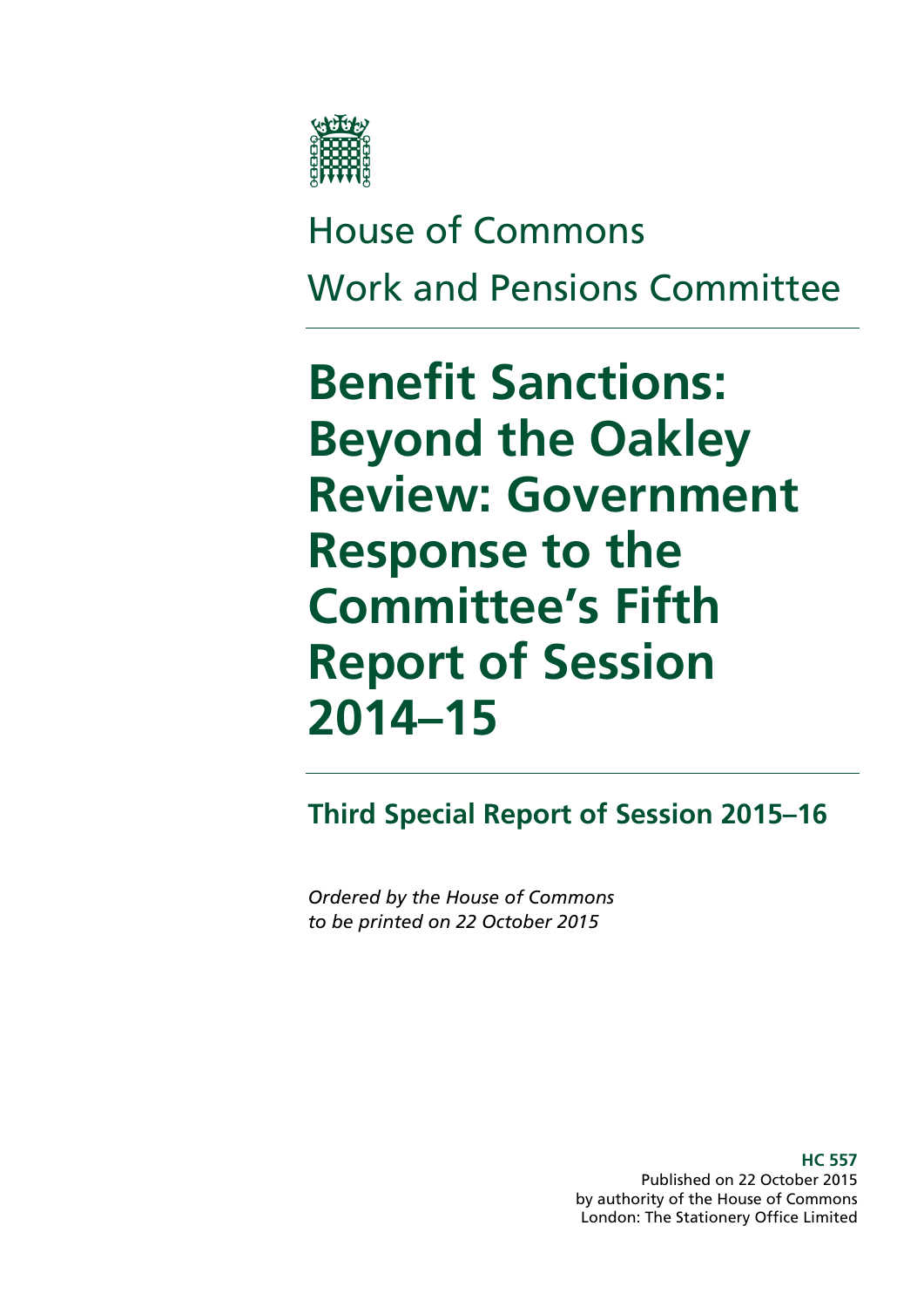#### **The Work and Pensions Committee**

The Work and Pensions Committee is appointed by the House of Commons to examine the expenditure, administration, and policy of the Department for Work and Pensions and its associated public bodies.

#### **Current membership**

[Rt Hon Frank Field MP](http://www.parliament.uk/biographies/commons/frank-field/478) (*Labour, Birkenhead*) (Chair) [Debbie Abrahams MP](http://www.parliament.uk/biographies/commons/debbie-abrahams/4212) (*Labour, Oldham East & Saddleworth*) [Heidi Allen MP](http://www.parliament.uk/biographies/commons/heidi-allen/4516) (*Conservative, South Cambridgeshire*) [Ms Mhairi Black MP](http://www.parliament.uk/biographies/commons/mhairi-black/4421) (*Scottish Nationalist Party, Paisley & Renfrewshire South*) [Ms Karen Buck MP](http://www.parliament.uk/biographies/commons/ms-karen-buck/199) (*Labour, Westminster North*) [John Glen MP](http://www.parliament.uk/biographies/commons/john-glen/4051) (*Conservative, Salisbury*) [Richard Graham MP](http://www.parliament.uk/biographies/commons/richard-graham/3990) (*Conservative, Gloucester*) [Mrs Emma Lewell-Buck MP](http://www.parliament.uk/biographies/commons/mrs-emma-lewell-buck/4277) (*Labour, South Shields*) [Craig Mackinlay MP](http://www.parliament.uk/biographies/commons/craig-mackinlay/4529) (*Conservative, South Thanet*) [Jeremy Quin MP](http://www.parliament.uk/biographies/commons/jeremy-quin/4507) (*Conservative, Horsham*) [Craig Williams MP](http://www.parliament.uk/biographies/commons/craig-williams/4438) (*Conservative, Cardiff North*)

#### **Powers**

The committee is one of the departmental select committees, the powers of which are set out in House of Commons Standing Orders, principally in SO No 152. These are available on the Internet vi[a www.parliament.uk.](http://www.publications.parliament.uk/pa/cm/cmstords.htm)

#### **Publications**

Committee reports are published on the Committee's website at [www.parliament.uk/workpencom](http://www.parliament.uk/workpencom) and by The Stationery Office by Order of the House.

Evidence relating to this report is published on the Committee's website at [www.parliament.uk/workpencom.](http://www.parliament.uk/workpencom)

#### **Committee staff**

The current staff of the Committee are Adam Mellows-Facer (Clerk), Margaret McKinnon (Second Clerk), James Clarke (Committee Specialist), Rod McInnes (Committee Specialist), Rachael Savage (Committee Specialist), Abigail Slade (Committee Specialist), Andrew Wallace (Senior Committee Assistant), Alison Pickard (Committee Assistant) and Jessica Bridges-Palmer (Media Officer).

#### **Contacts**

All correspondence should be addressed to the Clerk of the Work and Pensions Committee, House of Commons, London SW1A 0AA. The telephone number for general enquiries is 020 7219 2839; the Committee's email address is [workpencom@parliament.uk](mailto:workpencom@parliament.uk)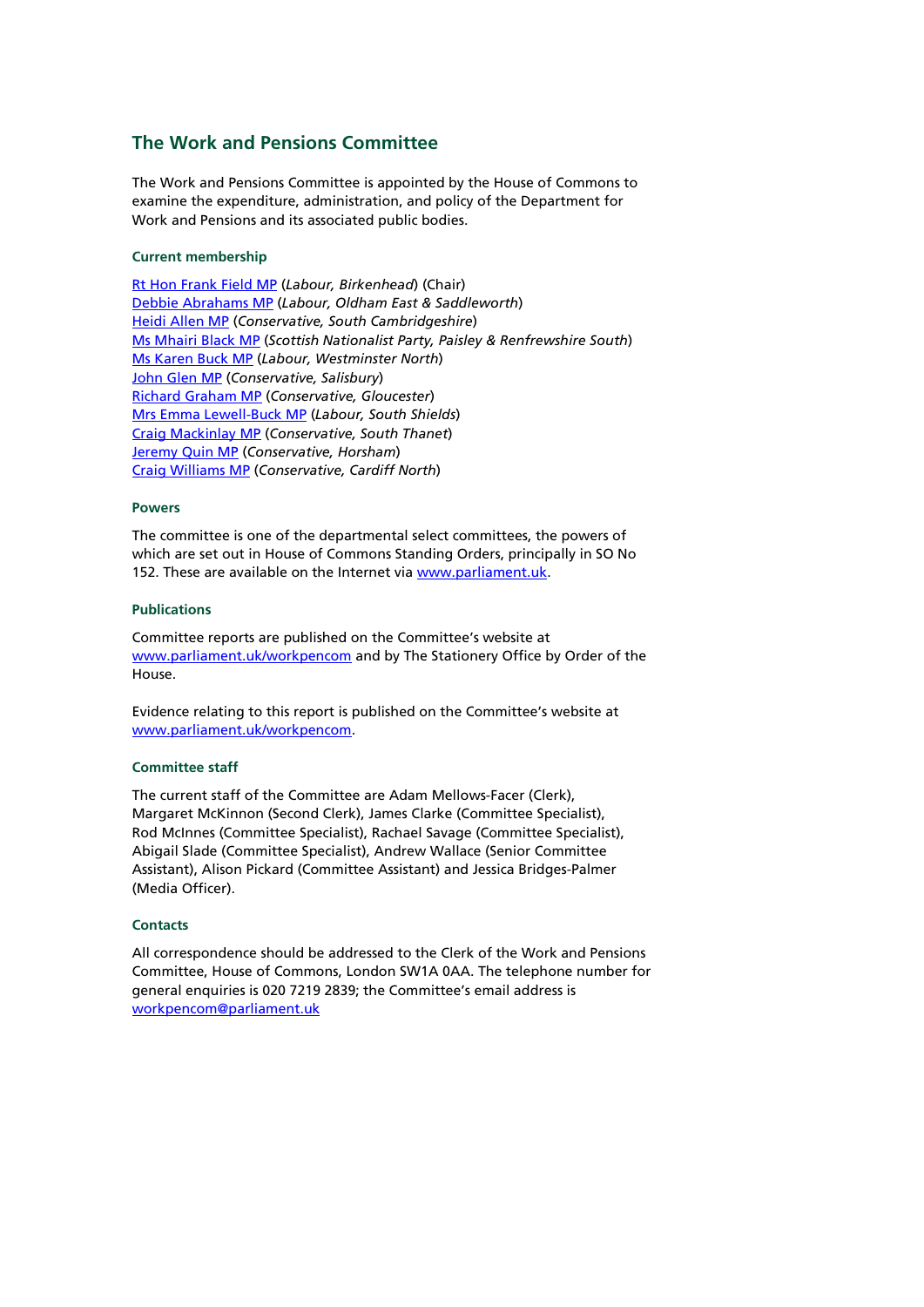# Third Special Report

The Work and Pensions Committee published its Fifth Report of Session 2014–15, on the *Benefit Sanctions: Beyond the Oakley Review*, HC 814 on 24 March 2015. The Government's response was received on 22 October 2015 and is appended to this report.

In the Government Response, the Committee's recommendations are shown in *italic text*. The Government's response is in plain text.

# Appendix: Government response

#### **INTRODUCTION**

Over the last five years we have seen almost two million more people in work and the current employment rate of 73.6% is the highest since records began. Furthermore, the number of workless households has fallen by 671,000 since 2010, and is now the lowest on record since 1996. This represents a transformation in many people's lives; giving families more security; boosting self-esteem; and providing hope for those who have been unemployed for years.

There is a large body of evidence<sup>[1](#page-2-0)</sup> showing that work is good for physical and mental wellbeing and that, where they are able, people should be encouraged and supported to remain in, or to re-enter work as soon as possible. The evidence also shows that children in working households have better outcomes in academic attainment, training and future employment. Work provides a route out of poverty for families and improves children's wellbeing and life chances as fewer will grow up in workless households.

This is why the Department invests significant resource to help people move quickly into employment.

For claimants who are able to work, it is widely accepted that a conditionality system is the most effective way of offering support, and international evidence is clear that benefit regimes tied to conditionality get people into work.

The purpose of the conditionality system is to encourage claimants to meet the reasonable requirements designed to help them to seek employment or take steps to move closer to work. Individuals are supported in their journey towards employment and claimants are made aware about the consequences of not engaging with the offer of support and what is expected from them in return for financial support.

All claimants will agree a tailored Claimant Commitment or Action Plan which sets out what is expected of them, and also the consequences of failing to meet these requirements. The vast majority of claimants comply with these.

<span id="page-2-0"></span><sup>1</sup> [https://www.gov.uk/government/uploads/system/uploads/attachment\\_data/file/214326/hwwb-is-work-good-for-you.pdf](https://www.gov.uk/government/uploads/system/uploads/attachment_data/file/214326/hwwb-is-work-good-for-you.pdf)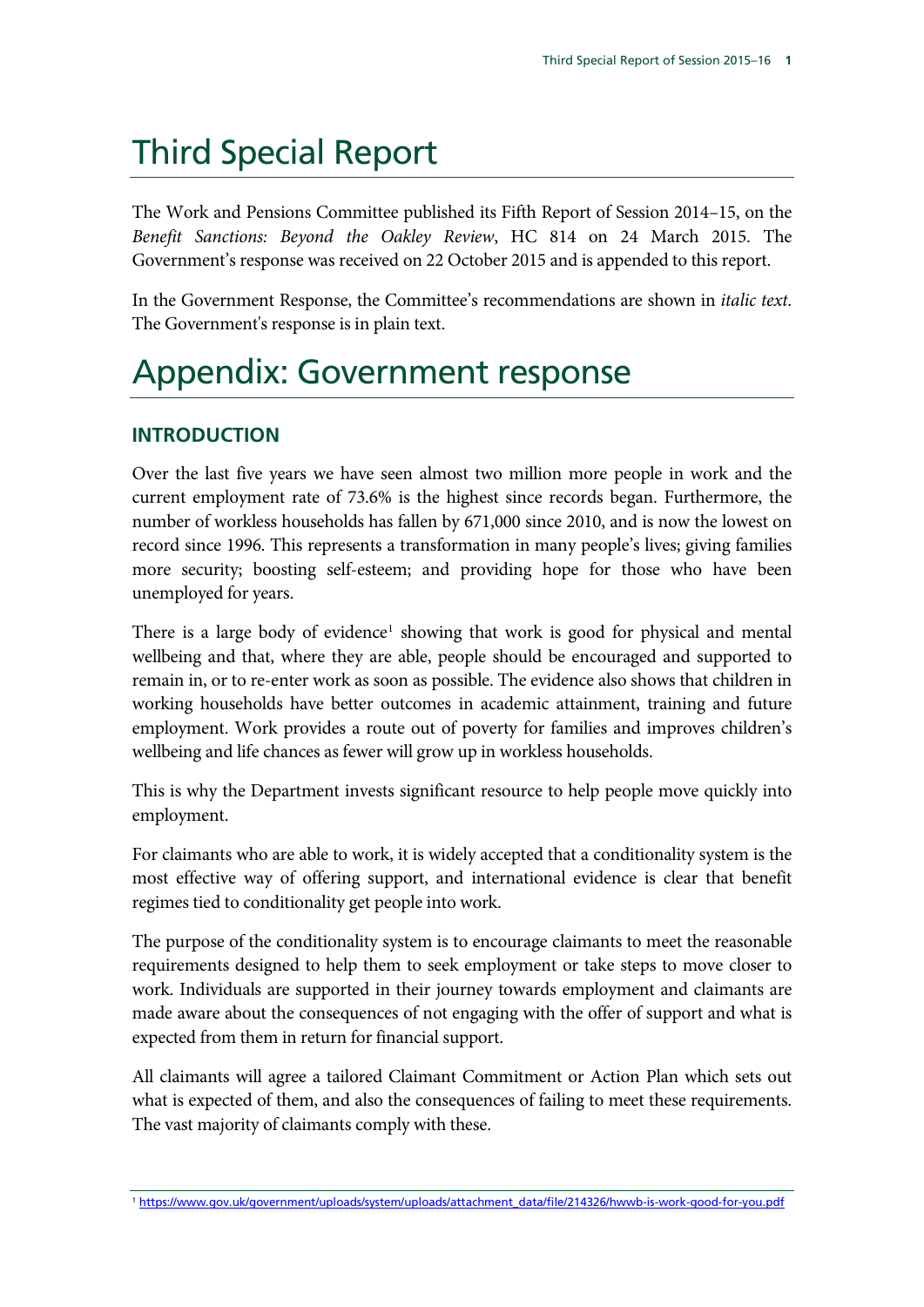As taxpayers would expect, for the small minority of claimants who refuse to meet their agreed requirements or refuse to take up employment without good reason, a benefit reduction is applied. Any decision to temporarily reduce or halt a benefit payment is always thoroughly considered. A robust decision making process is in place to ensure that decisions are correct. Independent Decision Makers consider each case, including any evidence of good reason put forward by a claimant and claimants can ask for the decision to be reconsidered and appeal to the First-tier Tribunal.

We also take particular care with those with a mental health condition, learning disability or a condition affecting communication or cognition, who often require more support to understand the conditionality rules and the requirements placed upon them. In addition, hardship payments may be available as a safeguard to people who are subject to a benefit sanction.

Employment and Support Allowance supports those who are the most vulnerable and unable to work. Recipients are not required to apply for work and those who are assessed as not being able to undertake work-related activity have no conditionality applied. Where a claimant is assessed as being able to do some work-related activity, which will help them to move closer to employment, this is carefully applied based on the recipient's circumstances.

Since the publication of the Oakley review we have implemented a number of improvements to our processes. We also keep our systems under review to ensure that they operate as effectively and fairly as possible and, where we identify issues, we act to put things right. In 2001, the process for issuing sanction notifications was changed, replacing automated letters with arrangements whereby staff had to manually trigger a notification. Recent analysis assessed historical compliance with these arrangements as above 93%. The Department has introduced new checks to move compliance towards 100%, and will revert to the pre-2001 arrangement of issuing letters automatically. The Department will write to claimants we have identified who may not have had a decision letter to explain the position.

We welcome the committee's report and we will respond to the recommendations in themed groups in the next chapter.

#### **GOVERNMENT RESPONSE**

#### *Call for an independent review, Evaluating the Welfare Reform Act 2012 changes and Review of the legislative framework for sanctioning*

**1.** *We recommend that DWP commission a broad independent review of benefit conditionality and sanctions, to investigate whether sanctions are being applied appropriately, fairly and proportionately, in accordance with the relevant Regulations and guidance, across the Jobcentre Plus network. This review should be established and report as soon as is practicable in the next Parliament.* (Paragraph 9)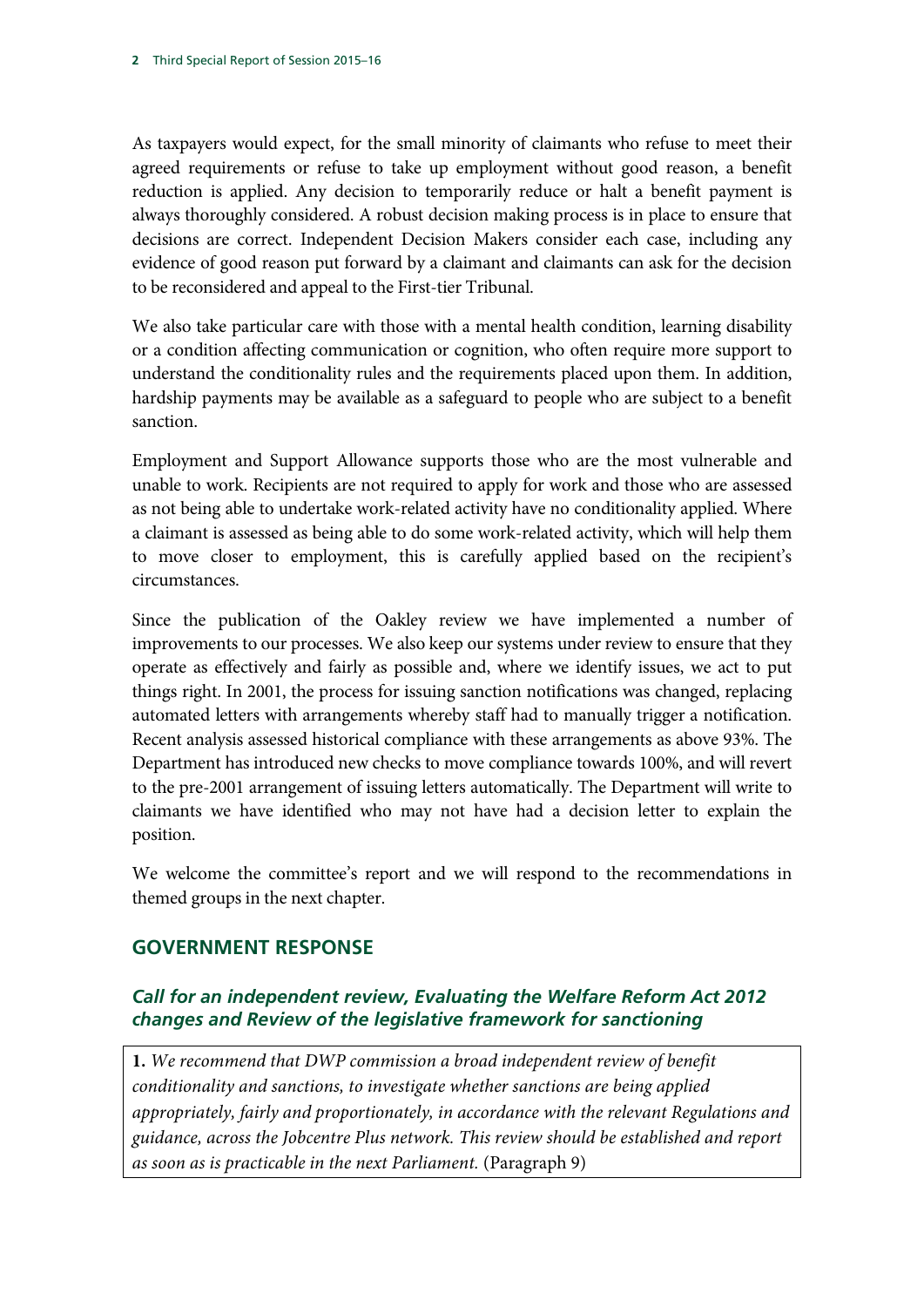*9. We recommend that DWP evaluate, by testing different approaches, the relative impacts on movements off out-of-work benefits and into work of: benefit conditions themselves; the level of accompanying employment support; and the application, or deterrent threat, of financial sanctions.* 

*10. We further recommend that DWP evaluate the efficacy and impacts of four-week minimum sanction periods, as introduced following the Welfare Reform Act 2012, compared to minimum sanction periods of one week. (Paragraph 60)* 

*26. We recommend that the clarity and coherence of the legislative framework for benefit sanctions policy be included in the terms of reference of the full independent review which we have recommended. (Paragraph 112)* 

#### **Not accepted**

We have made a number of improvements to the Jobseeker's Allowance (JSA) and Employment and Support Allowance (ESA) sanction systems, and are implementing further changes following recommendations made by Matthew Oakley within his review. It is important that we now focus on embedding those changes and improvements including within Universal Credit.

It is widely agreed that sanctions play a vital role in supporting conditionality. They encourage claimants to comply with the requirements that are designed to help them move into or prepare for work – DWP research shows that 72 per cent of JSA claimants and 61 per cent of ESA claimants said awareness of sanctions made them more likely to follow rules. In addition, international evidence is clear that benefit regimes tied to conditionality get people into work.

As with all our policies, we are keeping the operation of the sanctions system under constant review to ensure that it continues to function effectively and fairly and that, where we identify an issue, we act to put it right. This has recently been illustrated through a compliance issue we have identified, which has resulted in a quality assurance exercise on sanctions communications, and a decision to automate the notification system to move compliance in sending notifications towards 100%.

We will continue to publish sanctions statistics on a quarterly basis.

#### **Work Programme Providers' and ability to accept "good reason"**

2. We accept that allowing contracted Work Programme providers formally to accept *"good reason" for a claimant not fulfilling a benefit condition will require both legislative change and contractual negotiations. However, we believe that DWP should take more urgent steps to ensure that a more common-sense approach is set out in guidance. We recommend that DWP's guidance to contracted providers makes clear that discretion can be applied where providers' staff are confident that a claimant's failure to meet a*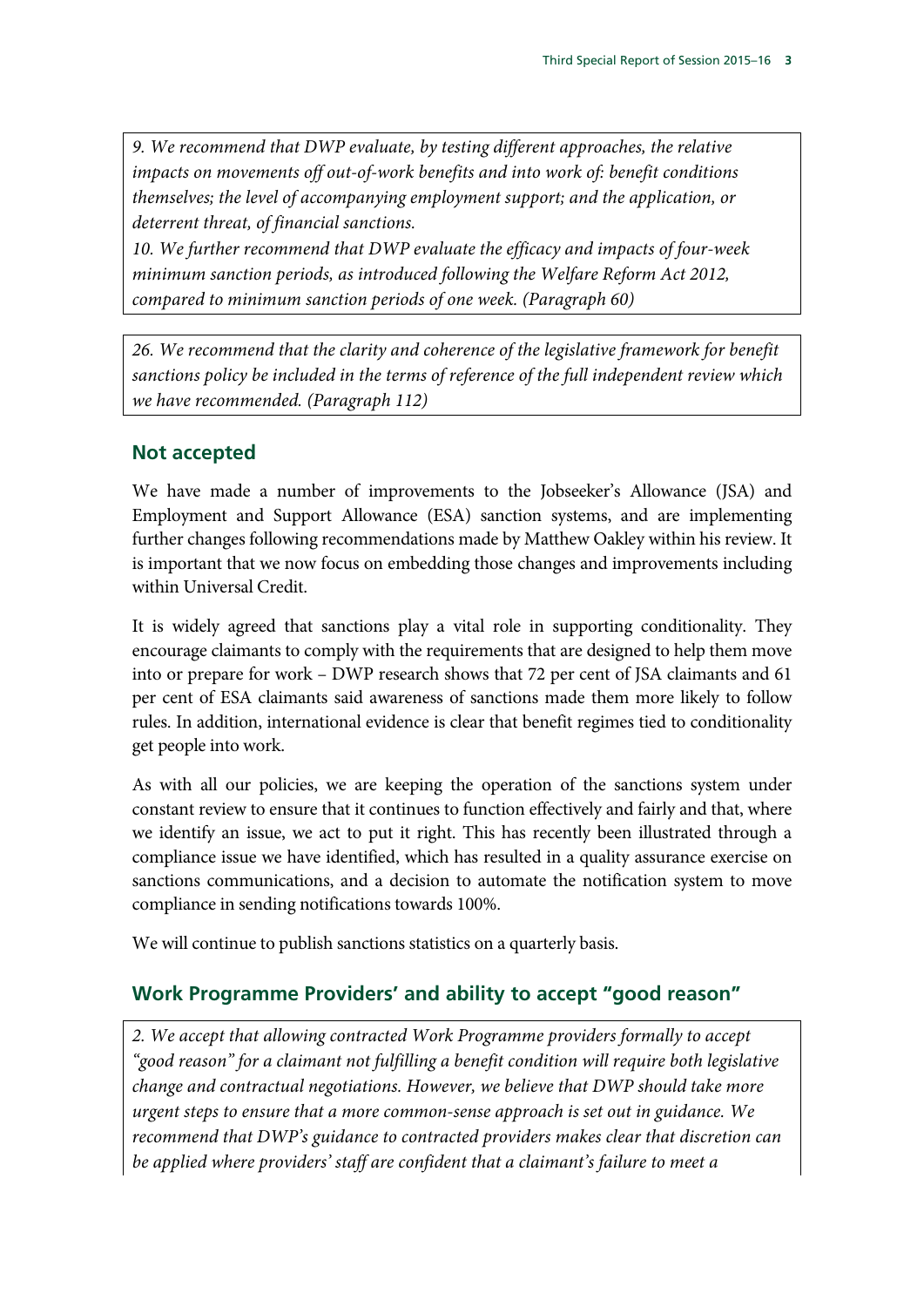*mandatory condition was due to extenuating circumstances beyond the claimant's control.* 

*3. We further recommend that negotiations with Work Programme prime providers, ahead of the re-letting of prime contracts in 2017, prioritise the development of a more flexible approach to "mandation". (Paragraph 29)* 

#### **Accepted in Principle**

Providers of mandatory back-to-work schemes already have the discretion to set and amend mandatory requirements. This gives considerable flexibility. For example, if a claimant participating in the Work Programme contacts them before they are due to undertake a mandatory activity, such as attending an interview, the provider can decide whether to re-arrange this to a more suitable date. In such circumstances, because the mandatory requirement (the interview) has changed before the breach of the requirement occurred there is no need for the provider to consider good reason or make a sanction referral. We have expanded current guidance to ensure that this discretion and flexibility is as clear as possible to the provider and are taking steps to ensure that all providers and subcontractors are aware of this guidance and utilising it, and are happy to share this guidance with the Committee if helpful.

However, where a sanctionable failure has already occurred the provider has no discretion and must refer all failures to a DWP Decision Maker. We are pleased that the committee accepts that this is necessary under current legislative and contractual obligations. This is different to the system for our Work Coaches who have the ability not to refer cases where a claimant clearly has good reason. These are known as "treat as straightforward" cases.

As set out in our commitment in the Government response to Matthew Oakley's report, we also accept that in principle there may be some circumstances where it would be appropriate for these straightforward decisions to be made (i.e. circumstances where it is quite clear that a sanction should not be applied). We will therefore consider this as part of our ongoing policy development.

#### **Pre-sanction written warnings and non-financial sanctions**

*4. We note that the Department considers that piloting of pre-sanction written warnings and non-financial sanctions for first-time Work Programme failures where the claimant has a previously good record of compliance with benefit conditionality would require legislative change. We believe that there would be considerable value in piloting these approaches urgently; we therefore urge DWP either to reconsider its position, and conduct small scale pilots prior to making legislative changes, or to bring forward the necessary secondary legislation, and conduct the pilots, as soon as is practicable in the next Parliament.*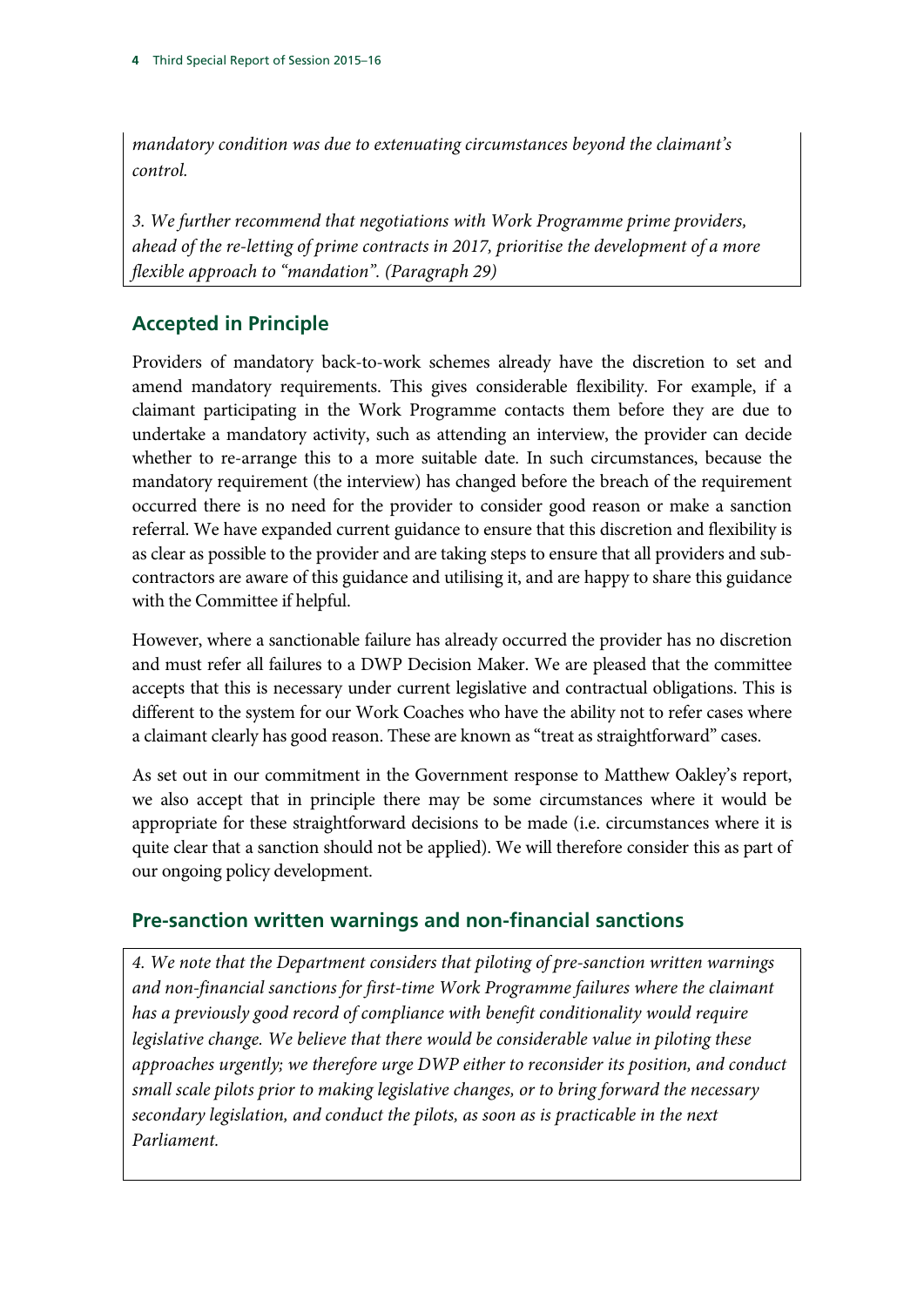*5. We also recommend that DWP pilot pre-sanction written warnings and non-financial sanctions in relation to claimants' first-time failures within the Jobcentre Plus conditionality system. (Paragraph 33)* 

*30. DWP should also test alternative, non-financial models of conditionality for vulnerable groups. In particular, it should review the situation of claimants with comorbidities, to ensure that there are no perverse unintended consequences in applying non-financial models to particular vulnerable groups of claimants. (Paragraph 135)* 

#### **Accepted in Principle**

It is already the case that claimants receive clear warning about the consequences of failing to meet their requirements without good reason. When a claim is made, the Work Coach verbally explains requirements and agrees them with the claimant so that they are clear about the commitment they have made. In addition, the Work Coach issues written information about expectations and consequences within the Claimant Commitment, agreed by the claimant and their Work Coach - so there should be no doubt about what the claimant needs to do and what non-compliance can mean to their benefit payment.

However, we do see potential benefit in an approach which encourages positive compliance: the sanctions system is not designed to be punitive. As set out in the Written Ministerial Statement accompanying this response, we will trial arrangements whereby claimants are given a warning of our intention to sanction, and a 14-day period to provide evidence of good reason before the decision to sanction is made. During this time, claimants will have another opportunity to provide further evidence to explain their noncompliance. We will then review this information before deciding whether a sanction remains appropriate. We expect that this will strike the right balance between enforcing the claimant commitment, and fairness.

#### **Impact of sanctions on Housing Benefit**

*6. We recommend that DWP clarify, in its response to this Report: the extent to which Housing Benefit payments have been incorrectly impacted by Jobseekers Allowance sanctions, as identified by the Oakley Review; the steps it has taken-beyond advising claimants themselves to inform their local authority when they are sanctioned-to address the issue; and whether robust systems are now in place to ensure that the issue no longer arises. (Paragraph 38)* 

#### **Accepted**

A DWP sanction should in no way impact the payment of Housing Benefit.

Analysis of over 300 cases has indicated no instances of impact, or the systems operating incorrectly. We continue to monitor to ensure that this remains the case.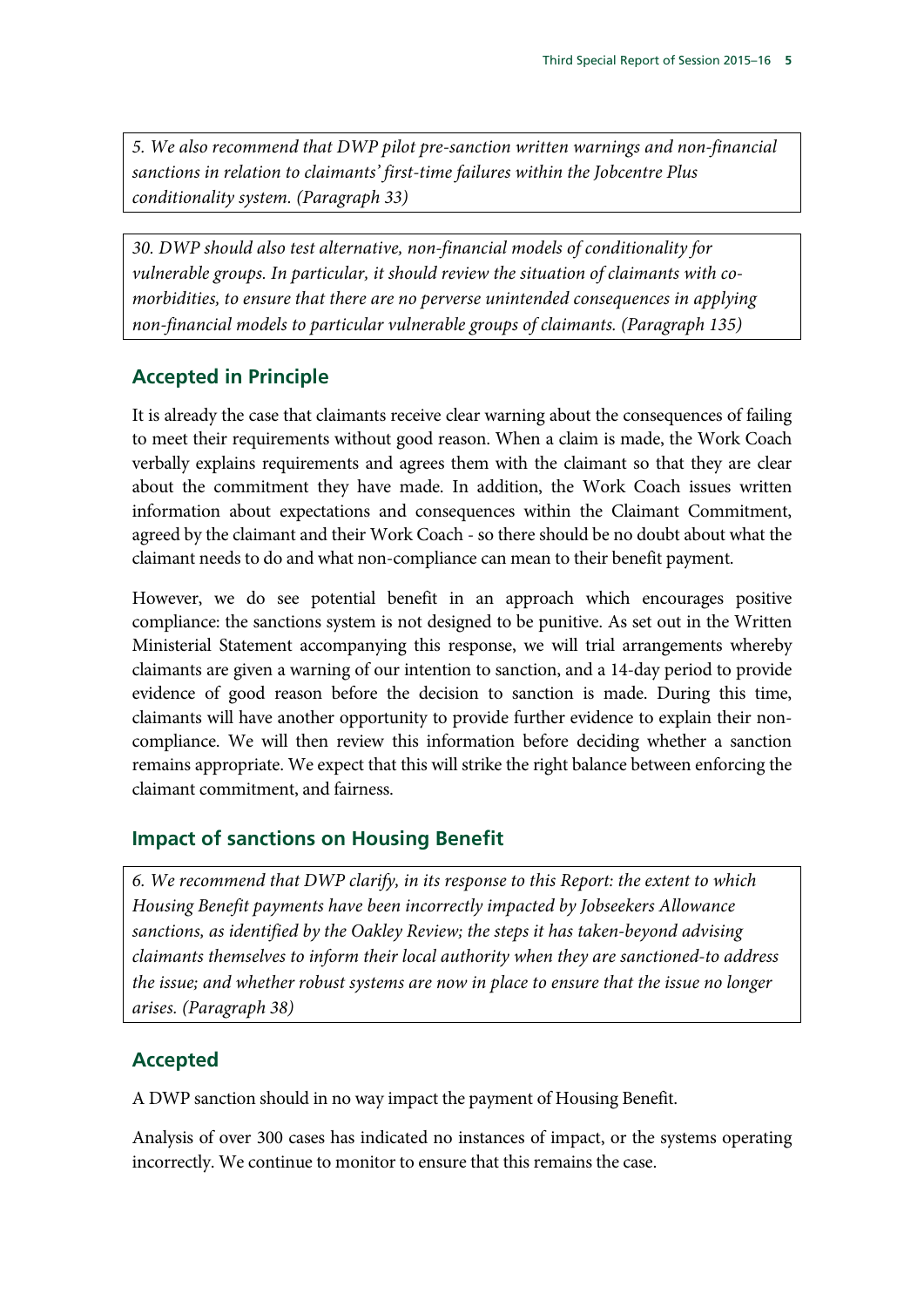In thinking through this issue we reflected that it is possible that a sanction may be wrongly classified as a disentitlement of benefit, in which case there would potentially be an impact on Housing benefit. Although we cannot find evidence that this has been the case, as a safeguard we recently produced and published additional guidance for Local Authorities, to ensure they take correct action following a sanction notification, and that they classify the sanction in the right way.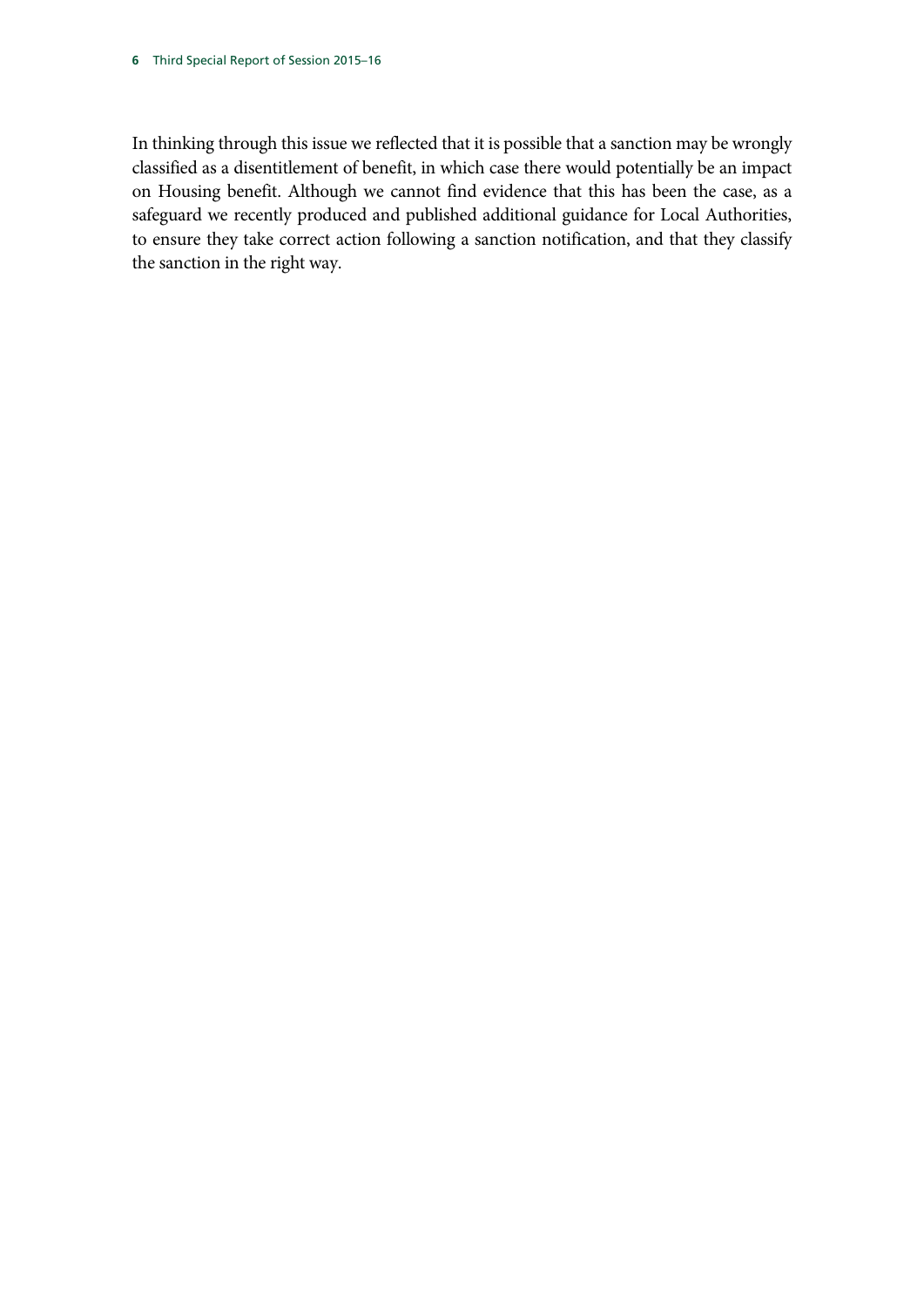#### **Helping claimants to comply**

*7. We agree that benefit conditionality is appropriate and necessary but reiterate our view that it is important that conditionality is balanced by effective employment advice and support for claimants. We recommend that DWP ensure that the relevant guidance to JCP Work Coaches includes that sanctioned claimants should be offered additional, tailored support, to help them meet their benefit conditions and improve their employment prospects, including attending a specific meeting after a sanction has been applied to discuss how to improve compliance and ensure that the Claimant Commitment fairly reflects the individual's needs and abilities. (Paragraph 51)* 

#### **Accepted**

We are pleased that the Committee agrees with our approach.

Building upon established guidance, we are also strengthening the support provided to JSA claimants though a new Work Coach delivery model. Key to this will be claimants seeing the same Work Coach each time they attend the Jobcentre. This continuity of contact provides the basis for even greater tailoring of employment support and discussions about conditionality following the imposition of a sanction.

Throughout a claim all claimants will receive personalised support and advice to help them move closer and into work. As part of this support the claimant enters into a Claimant Commitment which is tailored to the claimant's needs and circumstances, clearly sets out their agreed requirements and is regularly reviewed. During these regular interventions the Work Coach can utilise the wide menu of support on offer for the claimant such as skills training or help with CV writing.

Following a sanction a Work Coach will continue to support the claimant at their next face-to-face meeting which should fall within two weeks.

At this meeting staff will offer advice and agree further ways in which to improve prospects of moving into or towards work. The claimant also has an opportunity to discuss their requirements and future compliance at this meeting and as the Claimant Commitment is a live document it can be amended to reflect any changes agreed between the Work Coach and the claimant.

#### **In-work conditionality**

*8. We recommend that the Government does not proceed with in-work sanctions beyond the existing pilots until robust evidence is available from the pilots to demonstrate that inwork conditionality can be effectively applied. (Paragraph 56)* 

#### **Accepted in part**

We agree that individuals on Universal Credit and in work will not be subject to the full range of work-related requirements and sanctions beyond existing pilots until we have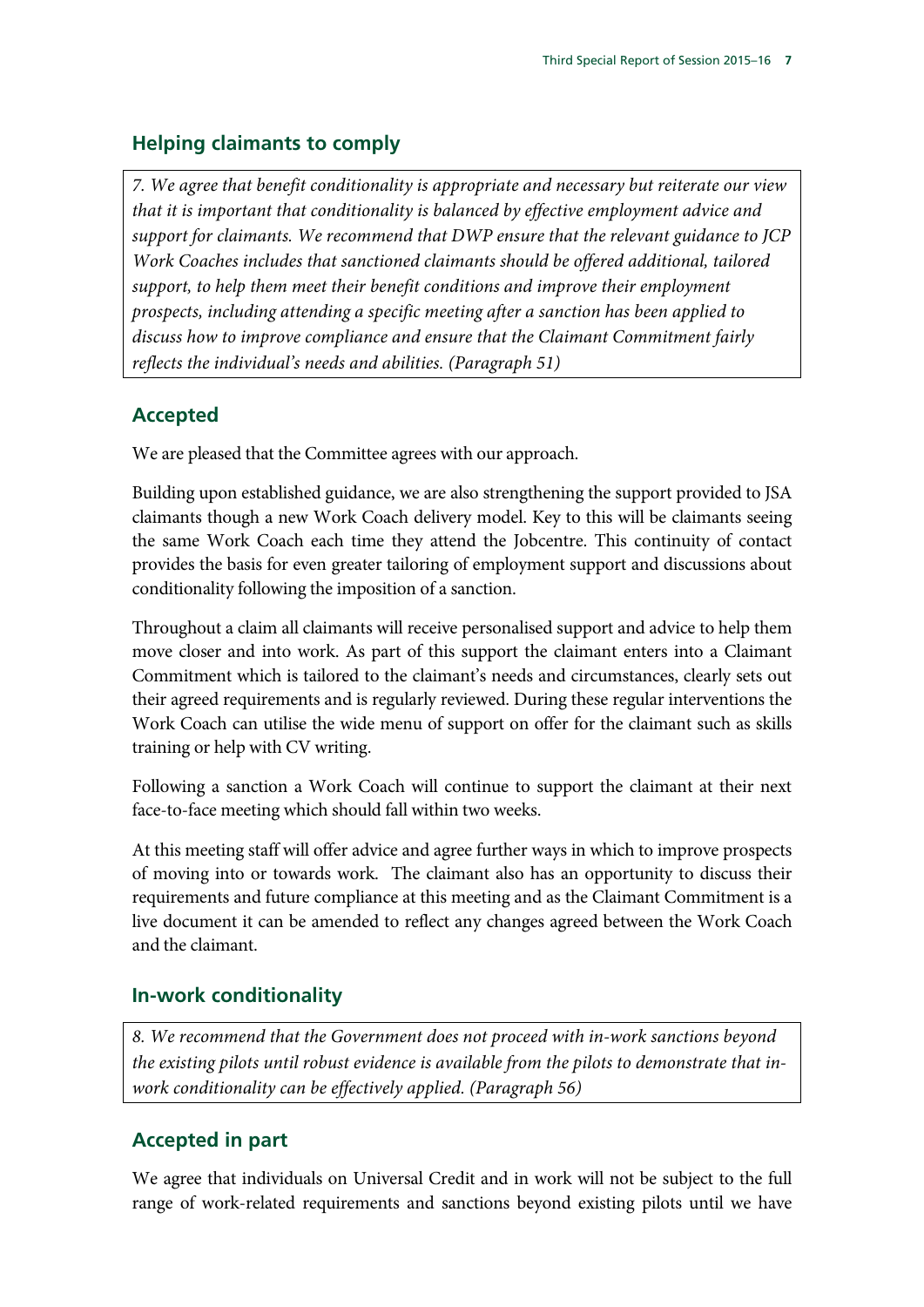fully considered the learning from those pilots. Outside of the pilots, Universal Credit claimants will continue to be subject to the current light-touch offering until we have enough evidence from the pilots to make a decision on the way forward.

Claimants subject to the light-touch offering are required to participate in two mandatory Work Search Interviews: at day one; and at eight weeks. In these interviews, the Work Coach will offer tailored support and advice to help the claimant to increase their earnings, for example this may include encouraging the claimant to speak with their employer to increase their hours, find another job, or attend training courses to increase their hourly pay rate. There are no further mandatory requirements other than to participate in these two conversations. Claimants are not required to attend further Work Search Reviews, and all other work-related activity is agreed as part of a voluntary action plan.

#### **Monitoring the destinations of sanctioned claimants**

11. We recommend that DWP develop systems, using RTI data, to track shorter and *longer term employment outcomes and earnings progress for sanctioned benefit claimants within Universal Credit, as part of its ongoing evaluation of the efficacy and impacts of benefit sanctions policy. (Paragraph 66)* 

#### **Not accepted**

We are using the RTI data to track employment outcomes and evaluate what difference Universal Credit makes to the labour market outcomes of new claimants. A preliminary impact evaluation using RTI data was published in February 2015. [https://www.gov.uk/government/publications/universal-credit-estimating-the-early](https://www.gov.uk/government/publications/universal-credit-estimating-the-early-labour-market-impacts)[labour-market-impacts](https://www.gov.uk/government/publications/universal-credit-estimating-the-early-labour-market-impacts)

There are currently no plans to use RTI data to track shorter and longer term employment outcomes and earnings progress for sanctioned claimants within Universal Credit.

The Department releases statistics and management information on Universal Credit in line with the publication strategy set out in September 2013 which follows guidelines set by the UK Statistics Authority. [\(https://www.gov.uk/government/collections/universal-credit](https://www.gov.uk/government/collections/universal-credit-statistics)[statistics\)](https://www.gov.uk/government/collections/universal-credit-statistics).

This is designed to ensure that statistics are placed into the public domain in a clear and controlled way.

#### **Setting JSA job-searching conditions**

*12. We recommend that DWP's evaluation of the Claimant Commitment includes an assessment of: whether claimants are fully involved in the process of developing a suitable job-searching strategy and in setting realistic and achievable targets; and whether reasonable conditions are being set for all groups of JSA claimants, including those with physical and mental health conditions, learning disabilities and caring responsibilities. We*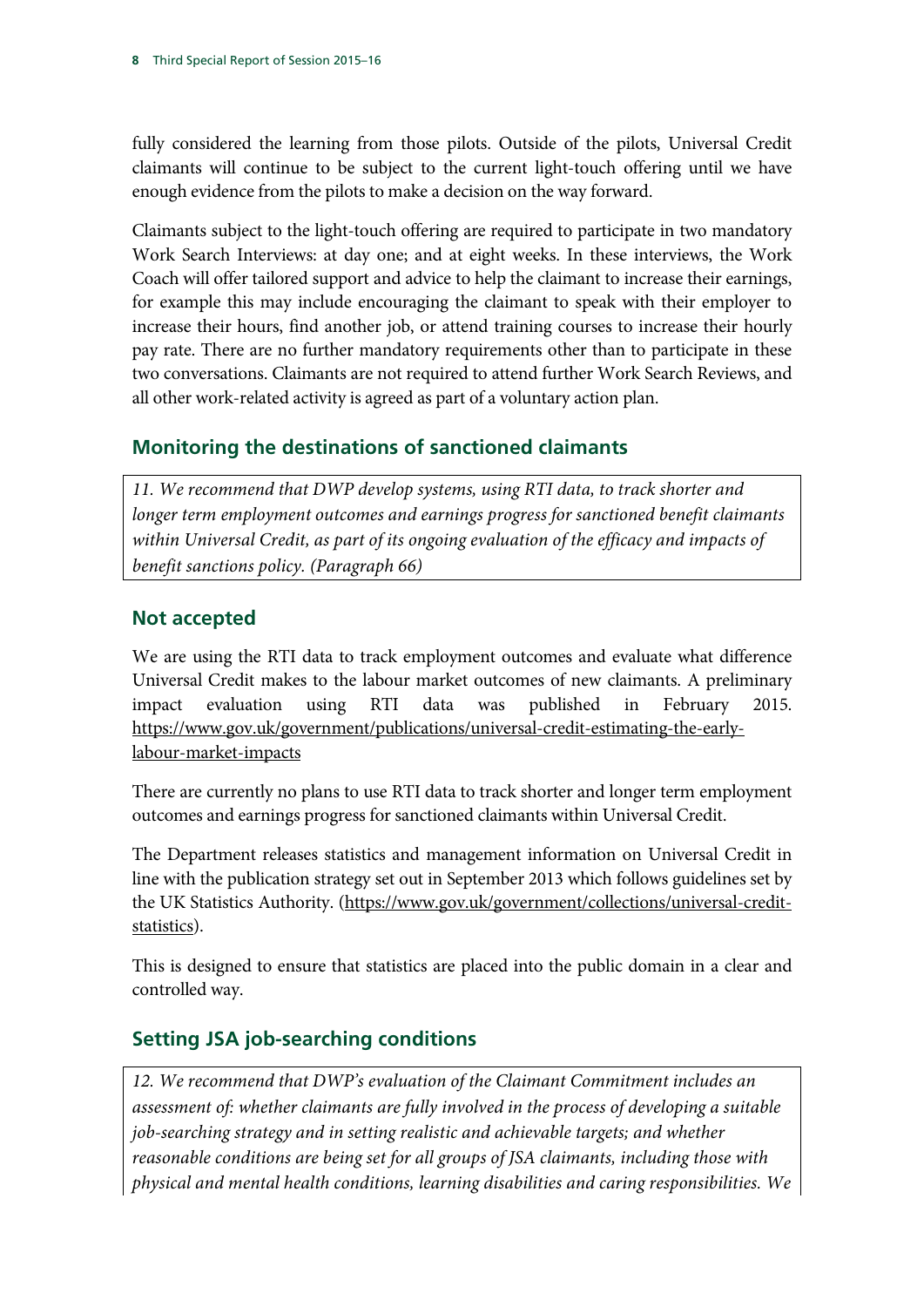*also believe that more than another year before the findings of this evaluation are published is too long a wait for an assessment of new benefit conditions affecting so many claimants.* 

*13. We therefore further recommend that DWP expedite its evaluation and publish initial findings as early as possible in the next Parliament, and certainly before the end of 2015.* 

#### **12. Accepted in principle 13. Not accepted**

We are including the Claimant Commitment in our evaluation of Universal Credit. To date, the evaluation has looked at the attitudes of claimants towards the Claimant Commitment. Findings from the Pathfinder Survey were published in October 2014: [\(https://www.gov.uk/government/uploads/system/uploads/attachment\\_data/file/380537/rr886-universal](https://www.gov.uk/government/uploads/system/uploads/attachment_data/file/380537/rr886-universal-credit-pathfinder-evaluation.pdf)[credit-pathfinder-evaluation.pdf\)](https://www.gov.uk/government/uploads/system/uploads/attachment_data/file/380537/rr886-universal-credit-pathfinder-evaluation.pdf)

and interim findings from the Expanded Gateway Singles Survey were published in February 2015:

[\(https://www.gov.uk/government/uploads/system/uploads/attachment\\_data/file/403415/u](https://www.gov.uk/government/uploads/system/uploads/attachment_data/file/403415/universal-credit-survey-report-final-ad-hoc-20.pdf) [niversal-credit-survey-report-final-ad-hoc-20.pdf\)](https://www.gov.uk/government/uploads/system/uploads/attachment_data/file/403415/universal-credit-survey-report-final-ad-hoc-20.pdf)

These show that the vast majority of claimants thought that some or all of the actions they accepted as part of their Claimant Commitment would increase their chances of finding work, took account of their personal circumstances, and were achievable. Almost all respondents said that they knew what would happen (reduced or stopped payments) if they did not fulfil their Claimant Commitment conditions.

As we continue with the safe and secure rollout of Universal Credit we are extending the evaluation accordingly. By the end of the year the Department will publish results from the Universal Credit Extended Gateway Survey of claimants and the findings from qualitative interviews with claimants. We do not plan to evaluate the Claimant Commitment under JSA.

*14. We believe that there is a specific need to review whether the conditionality applied to those claiming JSA while a decision on ESA eligibility is being reconsidered or appealed should be altered to reflect this, and the individual's specific circumstances. (Paragraph 74)* 

# **Accepted**

Evidence shows that work is good for physical and mental wellbeing. This is why we believe that where an individual is fit and able for work that they are encouraged and supported in finding employment.

It is really important that the transition from ESA to JSA benefits is carefully managed. To support this we have made a number of improvements to our processes so that recipients of benefit have access to the full package of support offered by Jobcentre Plus. This support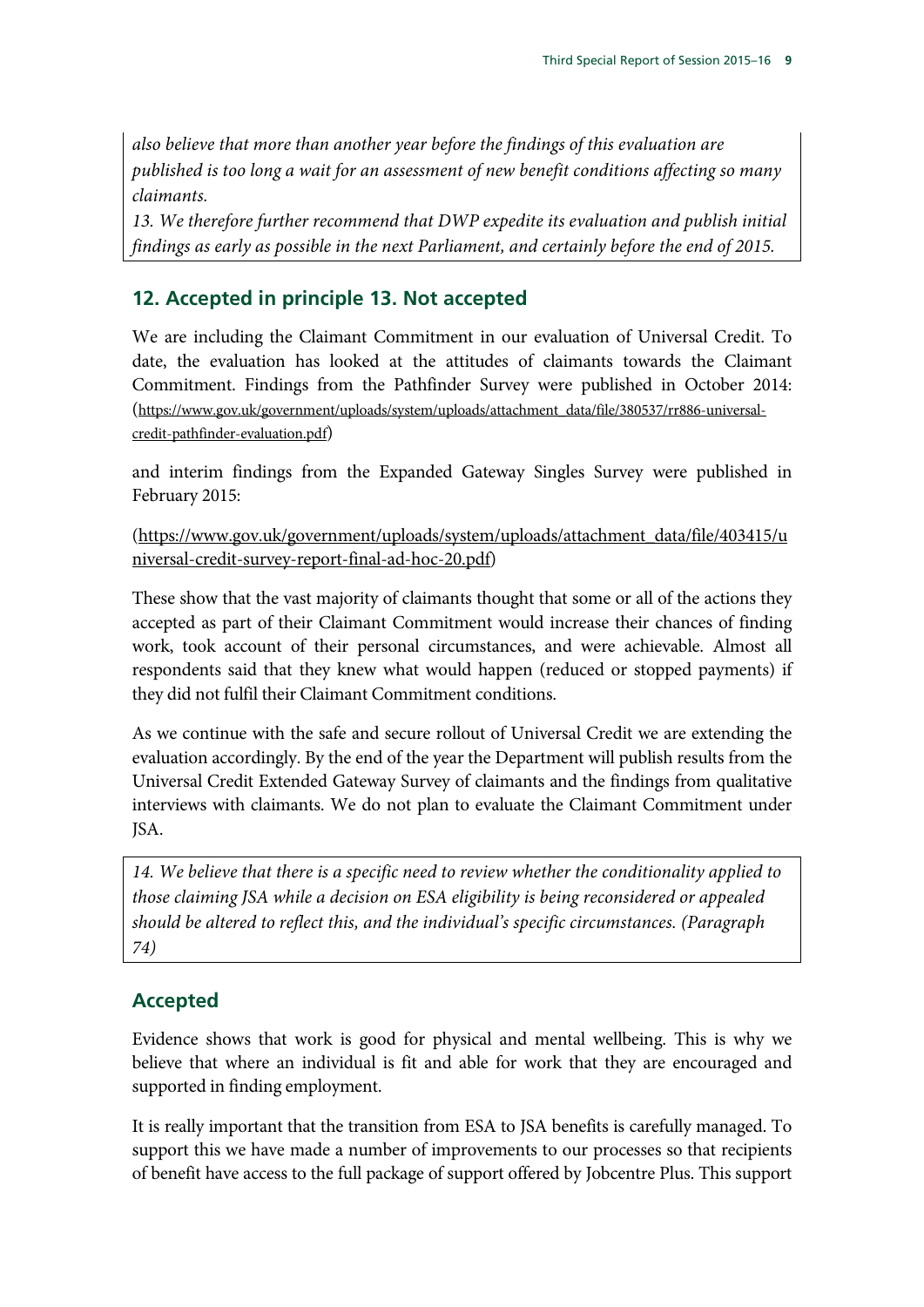is tailored to the claimant based on their circumstances and requirements and designed to help them move towards work.

In response to the Committee's recommendation, comprehensive guidance has been issued to staff to help improve awareness of how JSA conditionality can be varied to take account of the claimant's physical or mental health conditions and caring responsibilities. Claimants can agree with their Work Coach any restrictions in their pattern of availability and/or in the type/nature/hours of work they are capable of doing, as long as the restrictions are reasonable in light of their condition.

Therefore, all JSA claimants should have conditionality requirements that are tailored to their specific circumstances and there is sufficient flexibility in current processes to ensure individual circumstances are taken into account, including for those who are appealing an ESA decision. We will continue to monitor the quality of Claimant Commitments to ensure they are appropriate, realistic and achievable as claimant circumstances change.

Under Universal Credit we are driving a model of even more early and positive engagement and tailoring to individual circumstances.

*15. We recommend that DWP, drawing on specialist advice from health experts, develop guidance on vulnerability which is specifically intended to assist JCP staff in identifying vulnerable JSA claimants, including those with mental health problems and learning disabilities, who may face difficulties in understanding and/or complying with benefit conditionality. This guidance should include examples or case studies to illustrate how conditionality can be tailored in a range of circumstances.* 

*16. We further recommend that the Department amalgamate this guidance into the broader Claimant Commitment guidance, so that it becomes part of the routine process of developing appropriate and tailored JSA conditionality. (Paragraph 80)* 

#### **Accepted**

Well-established vulnerability guidance is in place to assist Work Coaches in dealing with vulnerable claimants. It is linked to the wider Vulnerability Hub which has been created to support staff in dealing with all forms of vulnerability. The Vulnerability Hub contains links to a wide body of information such as the Mental Health Toolkit and the Hidden Impairment Toolkit which have been developed in conjunction with health experts, recognised organisations and DWP Work Psychologists.

The Vulnerability Guidance provides staff with information on where they can access further expert advice. In the case of mental health conditions this may include the Department's Work Psychologists who will provide specific advice and guidance to ensure the welfare of the claimant is fully considered. Jobcentre Plus District Managers also have the flexibility to consider the appointment of Mental Health and Wellbeing Partnership Managers to improve and facilitate links between local mental health provision and partners with employment services.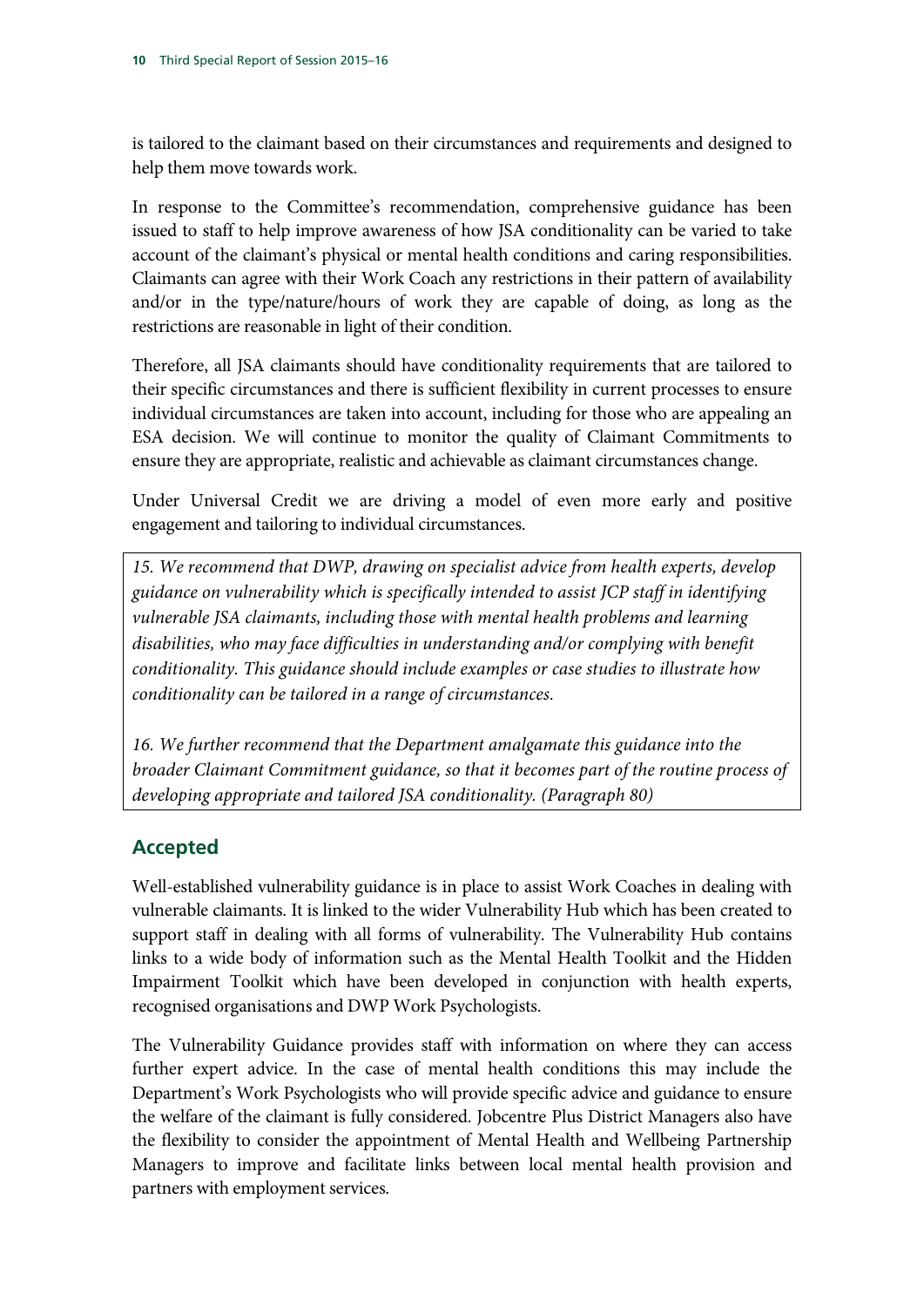The Vulnerability Guidance also signposts staff to a range of learning and development to support them in working with vulnerable claimants. The content of the guidance is reviewed frequently and the Department works with both internal and external stakeholders to ensure it consistently meets the needs of staff in effectively recognising and supporting the vulnerable.

We accept the Committee's recommendation and will supplement existing Work Coach guidance to illustrate how conditionality can be tailored to take account of individual claimant's circumstances where they have complex needs or need additional support to use the Department's services effectively. We are considering the most appropriate guidance in which to include such examples to ensure their accessibility to staff developing tailored conditionality.

Claimant Commitment guidance is auto-linked to appropriate guidance to ensure staff fully consider the needs of claimants when developing requirements. We will review existing links to ensure they also include guidance on vulnerable claimants.

#### **Use of Jobseeker's Directions**

*17. We recommend that DWP's evaluation of the Claimant Commitment include an assessment of the appropriate use of Jobseeker Directions and their interaction with the Claimant Commitment process. (Paragraph 84)* 

#### **Accepted**

We agree that it is important that Jobseeker's Directions are used appropriately alongside the Claimant Commitment. We are currently rolling out a programme of refresher training to ensure that all of our staff have a clear and consistent understanding of the Claimant Commitment and use of Jobseeker's Directions.

All JSA claimants are required, by legislation, to agree a Claimant Commitment which includes details of the actions they will take on an on-going basis to fulfil the Actively Seeking Work requirement. However, if a claimant does not complete the exact actions detailed in their Claimant Commitment, Work Coaches have the discretion and ability to evaluate whether they have fulfilled their obligation to actively seek work in other ways.

Some JSA claimants can also be issued a Jobseeker's Direction, in accordance with the legislation, to compel them to undertake specific, one-off, activities which will either help them find work or improve their job prospects – for example to attend a CV course or set up a profile on Universal Jobmatch.

All requirements set in a Jobseeker's Direction must be reasonable, taking into account the claimants individual circumstances. A claimant will not receive a sanction if they have good reason for failing to comply with a Jobseeker's Direction. We will continue to monitor and review the use of Jobseeker's Directions as part of our Operational Performance Plans.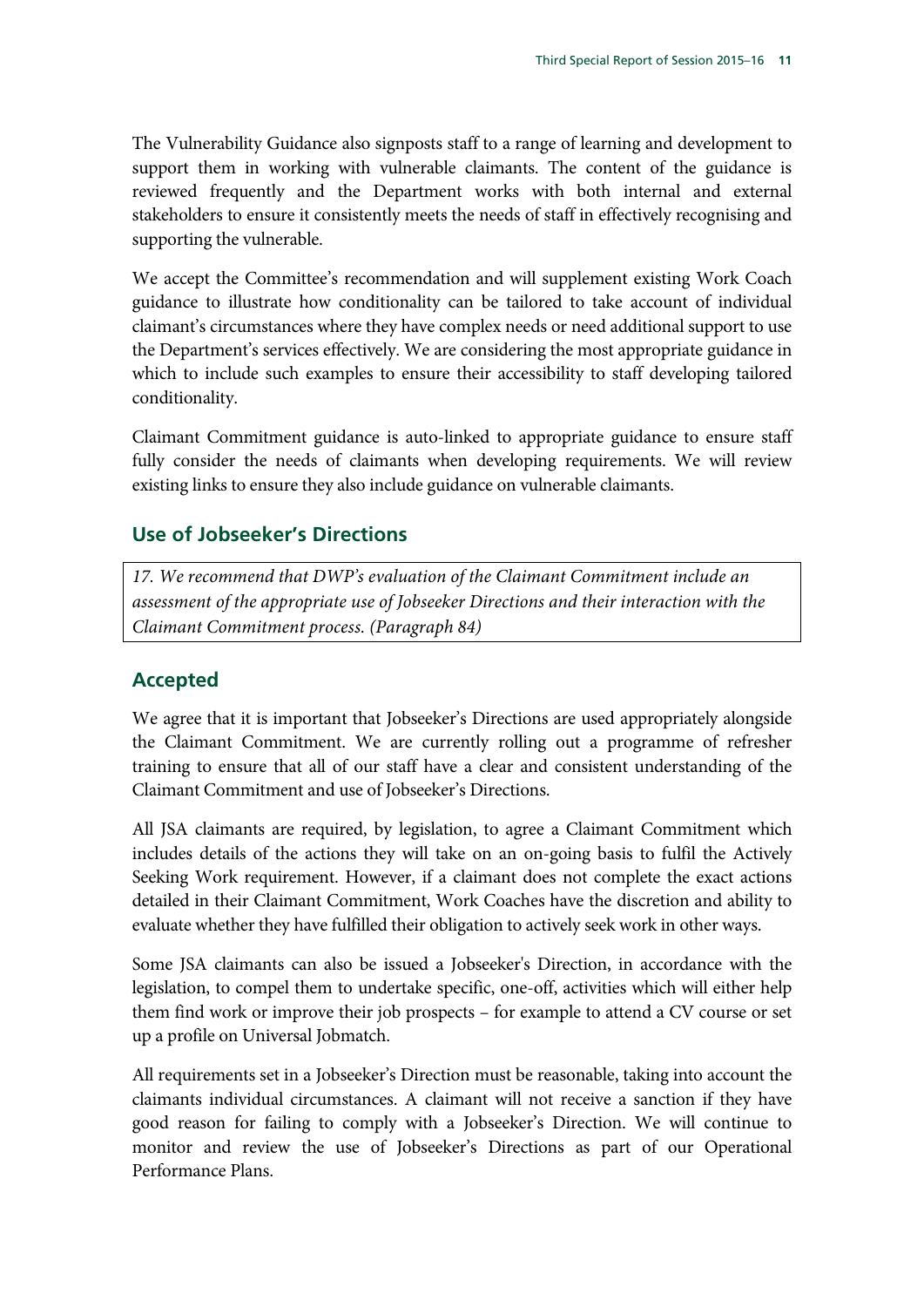Jobseeker's Directions are not part of the Universal Credit process as all mandatory requirements – work search, work availability, work preparation and attendance at workfocused interviews – are included in the Universal Credit Claimant Commitment.

#### **Single parent conditionality**

*18. We recommend that DWP increase training for JCP Work Coaches on the regulatory flexibilities which should be applied to the benefit conditions of single parent JSA claimants. (Paragraph 87)*

#### **Accept**

Jobcentre Plus Work Coaches all receive comprehensive training to equip them with the skills and knowledge to deal with the full range of Jobcentre Plus claimants, including those with parental responsibilities. This allows Work Coaches to offer a personalised approach to claimants based on their individual needs, rather than a service based on particular claimant groups or individual benefits.

This training is supplemented by operational guidance, which makes clear the flexibilities available to single parents on JSA. To supplement this guidance, we have recently published additional information on our internal Intranet site.

Under Universal Credit, we are transforming the way that we work with individuals, providing even more tailored and positive support.

*19. We also recommend that DWP produce a straightforward, plain English guide to the flexibilities, which should be given to all single parent JSA claimants. (Paragraph 87)*

#### **Accepted**

A plain English factsheet around the flexibilities available for lone parent JSA claimants is already published on gov.uk:

[https://www.gov.uk/government/uploads/system/uploads/attachment\\_data/file/368554/jo](https://www.gov.uk/government/uploads/system/uploads/attachment_data/file/368554/jobseekers-allowance-for-lone-parents-oct14.pdf) [bseekers-allowance-for-lone-parents-oct14.pdf](https://www.gov.uk/government/uploads/system/uploads/attachment_data/file/368554/jobseekers-allowance-for-lone-parents-oct14.pdf)

*20. We further recommend that DWP review the regulatory flexibilities afforded to single parent Universal Credit claimants, with a view to ensuring that they are offered the same level of protection from inappropriate conditionality and sanctioning as JSA claimants. (Paragraph 88)* 

#### **Accepted**

The same protections exist for individuals in Universal Credit as they do for JSA claimants, including single parents. The intention is that a more flexible conditionality regime will mean the expectations placed on claimants properly reflect their personal circumstances. Therefore under primary legislation, Work Coaches have flexibility to vary the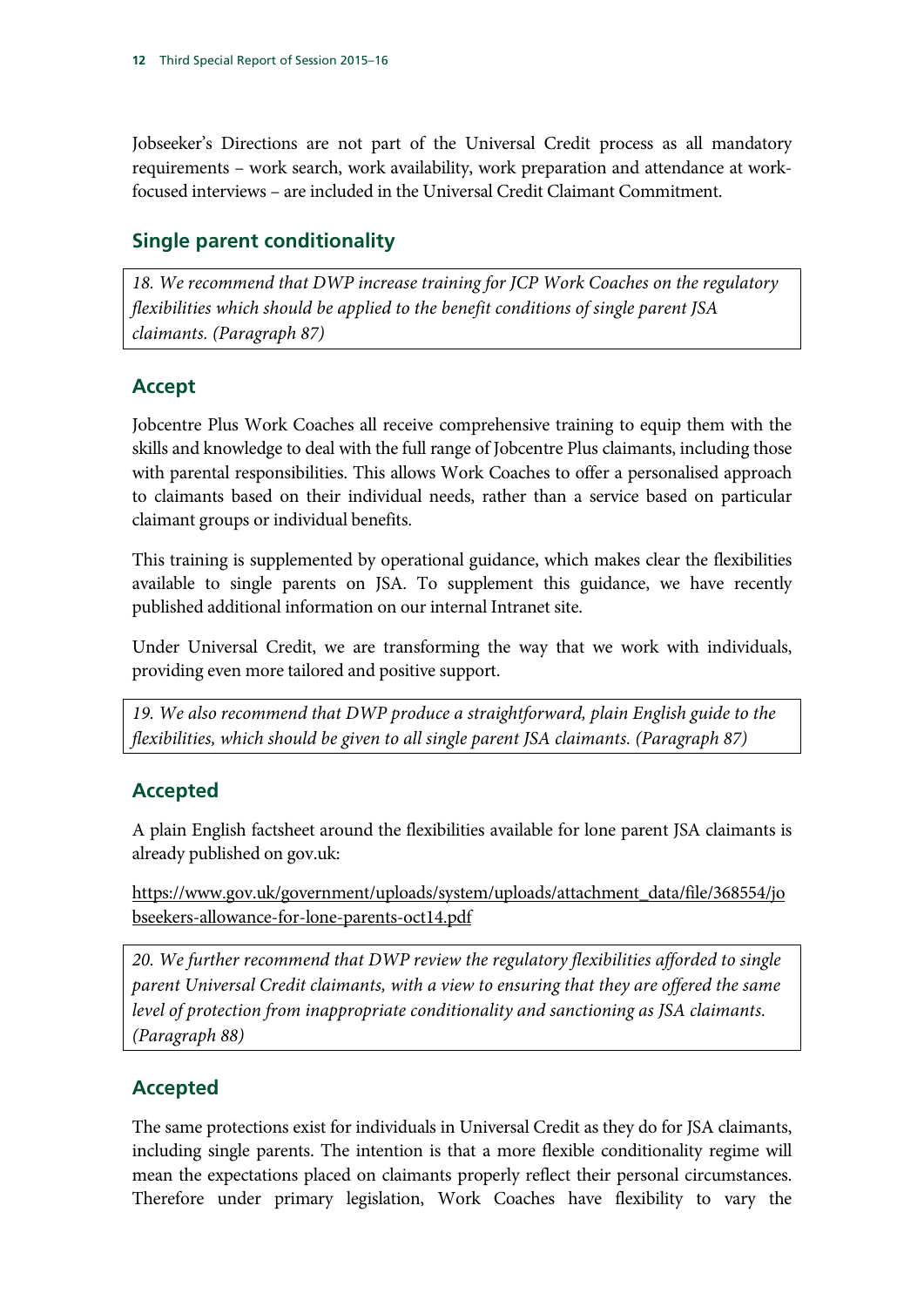requirements placed on claimants, including allowing limitations to work search and availability requirements to take into account the needs of claimants in a whole range of different circumstances.

Within this framework, Work Coaches should always ensure requirements are reasonable and appropriate, taking into account individual needs and circumstances. Claimants will be made aware of and agree to their responsibilities and the consequences of failing to meet their requirements without good reason. These will be clearly set out in their Claimant Commitment.

Legislation clearly sets out the circumstances in which it is not reasonable to expect a person to meet even limited work search and availability requirements and provides powers to lift the requirements placed on claimants – this provides for greater flexibility than in JSA. It is, therefore, not necessary to apply blanket rules in regulations to specify what requirements must or must not be placed on particular claimant groups.

We will continue to ensure that the Claimant Commitment is underpinning work search activity in the most effective way as part of the wider Universal Credit evaluation.

#### **Testing a more targeted approach to conditionality and sanctioning**

*21. We recommend that DWP draw on its 2011 research into the attitudes of unemployed people towards job-seeking and work, and consider whether its insights could inform a more targeted approach to benefit conditionality and sanctioning.* 

*22. We recommend that DWP establish a small-scale pilot to test the efficacy of a targeted approach based on segmentation of claimants by their attitudes and motivations. (Paragraph 93)* 

#### **Accepted in Principle**

We agree with the committee that a targeted approach to conditionality is valuable.

Our conditionality approach has been designed to be responsive and to encourage claimants to share relevant information with us so that barriers to work and motivation issues can be identified. This enables us to respond to an individual's capability and personal circumstances by tailoring the activities we expect them to undertake, ensuring they are relevant and will support their individual needs.

These tailored activities are set out within the Claimant Commitment, which is now available in all jobcentres across Great Britain. The Claimant Commitment is designed to encourage personal responsibility and independence by setting out an agreement between the individual and the State about what claimants are required to do to find work, based on a claimant's personal circumstances.

Analysis of the latest survey of Universal Credit Claimants and their JSA counterparts<sup>[2](#page-14-0)</sup> show that the substantial majority of Universal Credit claimants felt that either all or some

<span id="page-14-0"></span><sup>2</sup> <https://www.gov.uk/government/publications/universal-credit-claimant-survey-nov-to-dec-2014-interim-findings>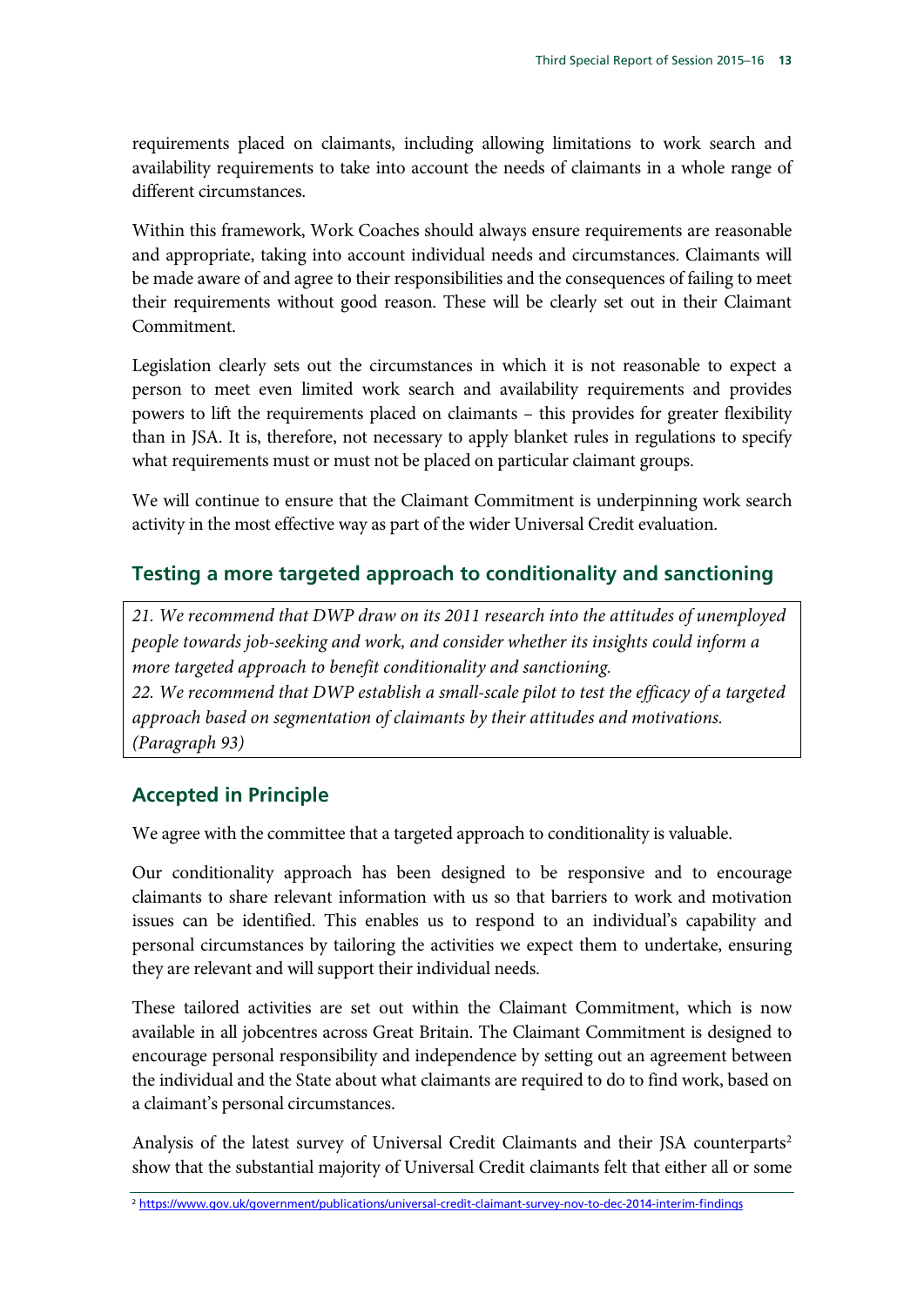of the actions agreed in their Claimant Commitment would increase their chances of finding work, took account of personal circumstances, were achievable and would be checked by the jobcentre. Over time, attitudes towards the Claimant Commitment have been sustained.

By setting clearly defined conditionality groups we are able to target support effectively to those who need it most.

We believe there is a further role for segmentation in targeting our services and support and are currently developing a segmentation approach through Universal Credit. Drawing on evidence from current Departmental trials and through future testing, including analysis of attitudes of unemployed people towards job search, the Department aims to develop an evidence-based segmentation model with the long term aim of identifying claimant needs and allocating appropriate interventions and support in the most effective way to help people to improve their prospects of finding employment. Targeting our services must be our primary aim – providing the right level of support as claimant circumstances change.

We have drawn on 2011 and subsequent research as a part of developing our segmentation data collection tool which was tested in a "Weekly vs. Fortnightly Randomised Control Trial" and other trials which will help to inform our segmentation model.

*23. We recommend that DWP make a clear distinction - in its processes, its communications with claimants, and in the official data - between claimants who are not meeting the underlying conditions of entitlement, in particular those who are genuinely "not actively seeking employment" and may therefore be abusing the system, and those who have not fully complied with the precise terms of a Claimant Commitment. At the moment, both receive the same penalty. (Paragraph 101)* 

#### **Accepted in Principle**

We expect—and are clear—with JSA claimants that they must do all they reasonably can each week to look for work. The need to comply with mandatory work-related requirements is set out clearly in legislation.

The system has been designed to be as fair as possible and allows Decision Makers to decide whether a sanction should be imposed in accordance with the evidence provided. There are some distinctions in place. Where someone may be abusing the system and it is determined that they are genuinely 'not actively seeking employment' they would receive a sanction. However, where someone has made every effort to 'actively seek employment' they may not be referred for not meeting this particular requirement regardless of whether they have fully complied with the precise terms of their Claimant Commitment.

Claimants must, each week, do all that can reasonably be expected of them to give themselves the best prospects of employment. What is deemed reasonable for each individual is discussed, agreed and set out in their Claimant Commitment, taking into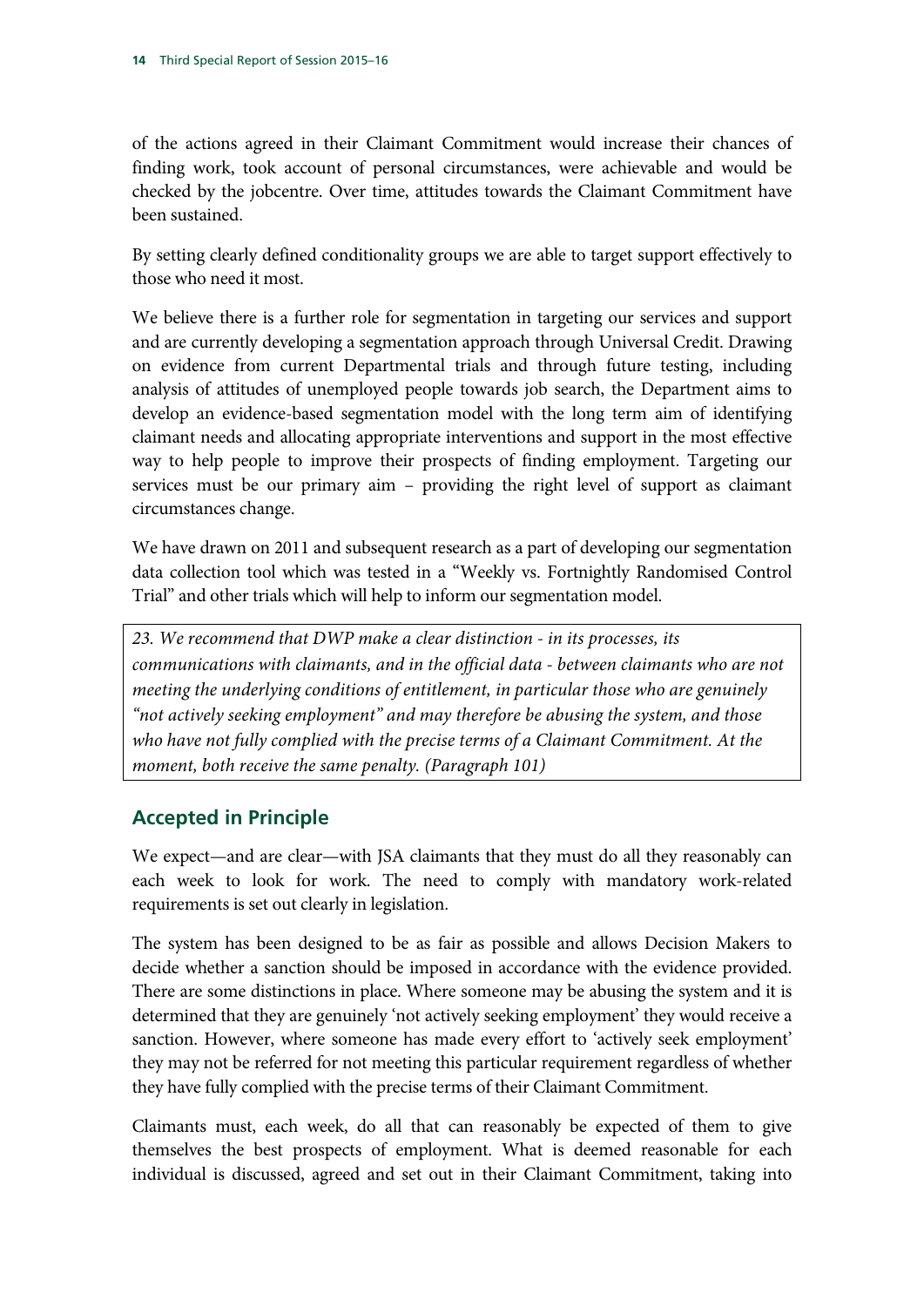account their particular needs and circumstances to ensure the requirements are helpful, realistic and achievable.

When reviewing what the claimant has done Work Coaches should not only review what the claimant said they would do on their Claimant Commitment, but, importantly, also consider what the claimant actually did and whether that was reasonable taking into account the prevailing circumstances during the period in question. Where a claimant may not have completed everything in their Claimant Commitment in a particular period, it does not automatically follow that they were not actively seeking work if what they actually did was reasonable during the period being considered (for example they may not have completed all their agreed activities for the period as they were preparing for and attending an interview).

Where it appears the claimant has not done all that could reasonably be expected to give themselves the best prospects of employment, the Work Coach is required to refer the case to a Decision Maker for further consideration. The independent Decision Maker will consider all available information, including that provided by the claimant. Where they decide the claimant has done all that was reasonable a sanction will not be imposed.

We recognise the importance of setting realistic and achievable requirements to support claimants towards work. We are delivering further refresher upskilling for our Work Coaches on the Claimant Commitment, and on making assessments on the "actively seeking" requirement.

*24. We recommend that the Government confirm the steps it has taken to ensure that suspensions of JSA payments where the JCP Work Coach believes that the claimant has not been "actively seeking employment" do not occur before good reason can be considered, and a decision made, by a Decision Maker detached from the employment support process. DWP should set out the steps it has taken to address this issue, to provide assurance that the newly instituted procedure of making decisions in these circumstances within two days of referral is sufficiently robust to ensure that the decision has in fact been made, and the claimant notified, before the JSA payment is suspended. (Paragraph 108)* 

#### **Accepted in Principle**

DWP have robust processes in place to ensure that good reason is considered, both for disentitlement and for sanction decisions. In order to be entitled to benefit JSA claimants are required to satisfy conditions of entitlement, two of which are that they must be available for work and they must be actively seeking work. This is set out in primary legislation—the Jobseekers Act 1995—which requires JSA benefit to be immediately suspended as soon as a doubt is raised about whether a claimant has met these requirements. The Work Coach must then refer the case to a decision maker who will consider good reason.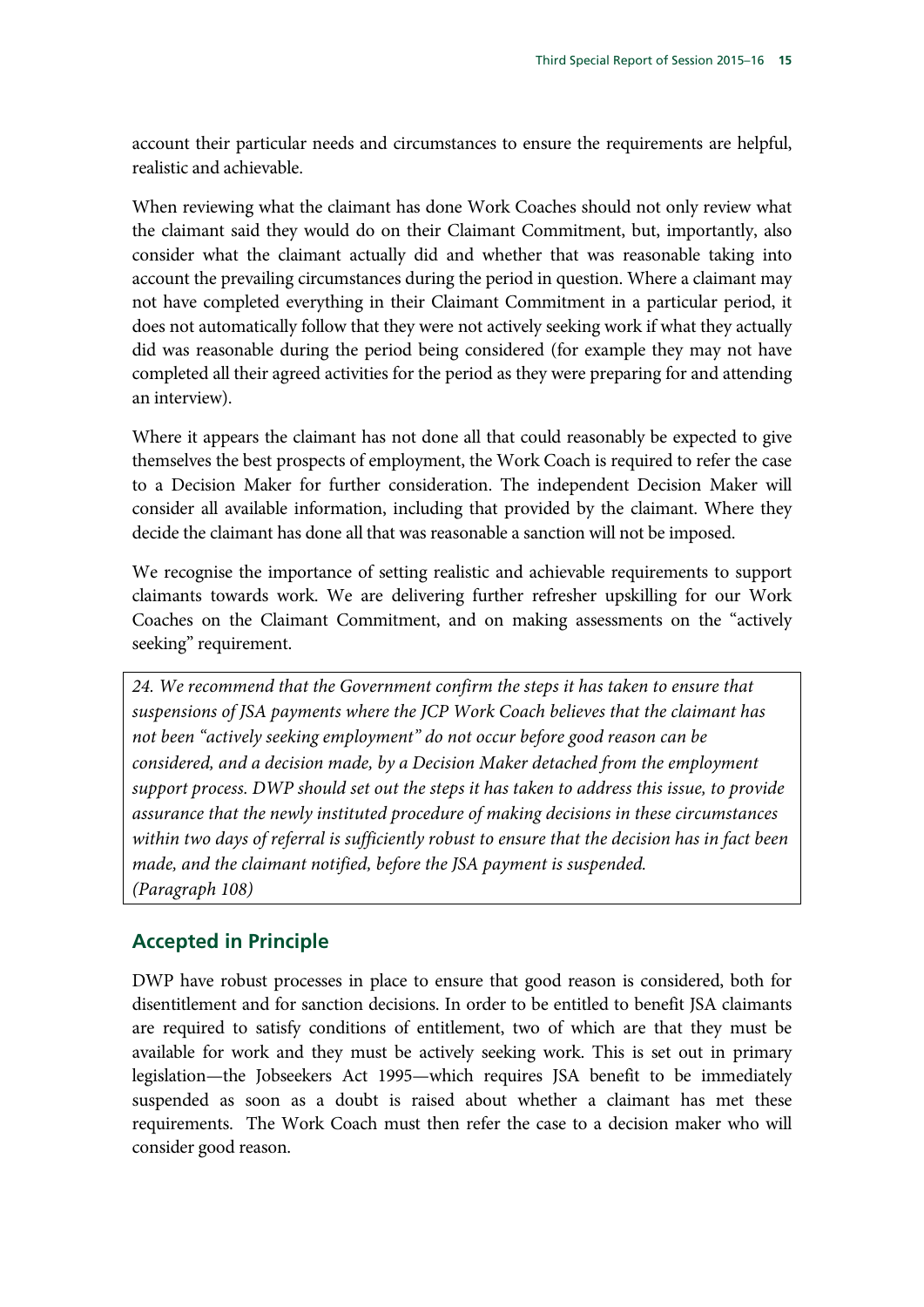The Department has made significant improvements to ensure doubts around actively seeking work are resolved quickly. We make Decision Maker referrals immediately and have committed to processing decisions within 48 hours, including consideration of good reason. Our internal checks have shown that the vast majority of decisions are made within this timescale. The small number of cases which go over are usually those which require further information.

We have systems in place to ensure that when the Decision Maker makes a decision in the claimant's favour, their benefit payments are transferred to them as quickly as possible using the faster electronic payment system to ensure the payment reaches the claimant's account on the same day. This ensures that the vast majority of claimants continue to feel no impact and receive payment on their normal payment day.

At the point of referral, claimants should be told how and when they will receive a decision and how to challenge the decision. They are also informed about hardship payments in various stages in the process, in the event that they are disentitled and a sanction is imposed.

Additionally, and in recognition of the immediate impact of their benefit being suspended, vulnerable claimants (which include for example anyone responsible for a child, claimants with chronic medical conditions and those under 21 who have left local authority care in the last 3 years) have access to hardship payments at the point a doubt is referred to the Decision Maker.

We are currently quality assuring our notifications processes to ensure that we clearly explain each stage in the customer journey to the claimant in the right way and at the right time. We are also reintroducing automated sanctions notifications, as set out in the Written Ministerial Statement accompanying this response.

Following the results of our trial on early warning for sanctions, we will further consider how the approach might be tailored for where a doubt is raised for entitlement to JSA.

*25. We also believe that notification should be by either written or telephone communication, depending on the claimant's preferences as previously expressed to JCP*  staff when signing the Claimant Commitment, or subsequent to this. (Paragraph 108)

# **Accepted**

Where a claimant gives additional contact information we record it. Our Work Coaches and Decision Makers will then have the option to supplement any communications with additional contact via this channel (typically an e-mail address).

Where a claimant has a particular communication need, for example, because of a disability, we record that information and provide contact via those channels, where we have permission.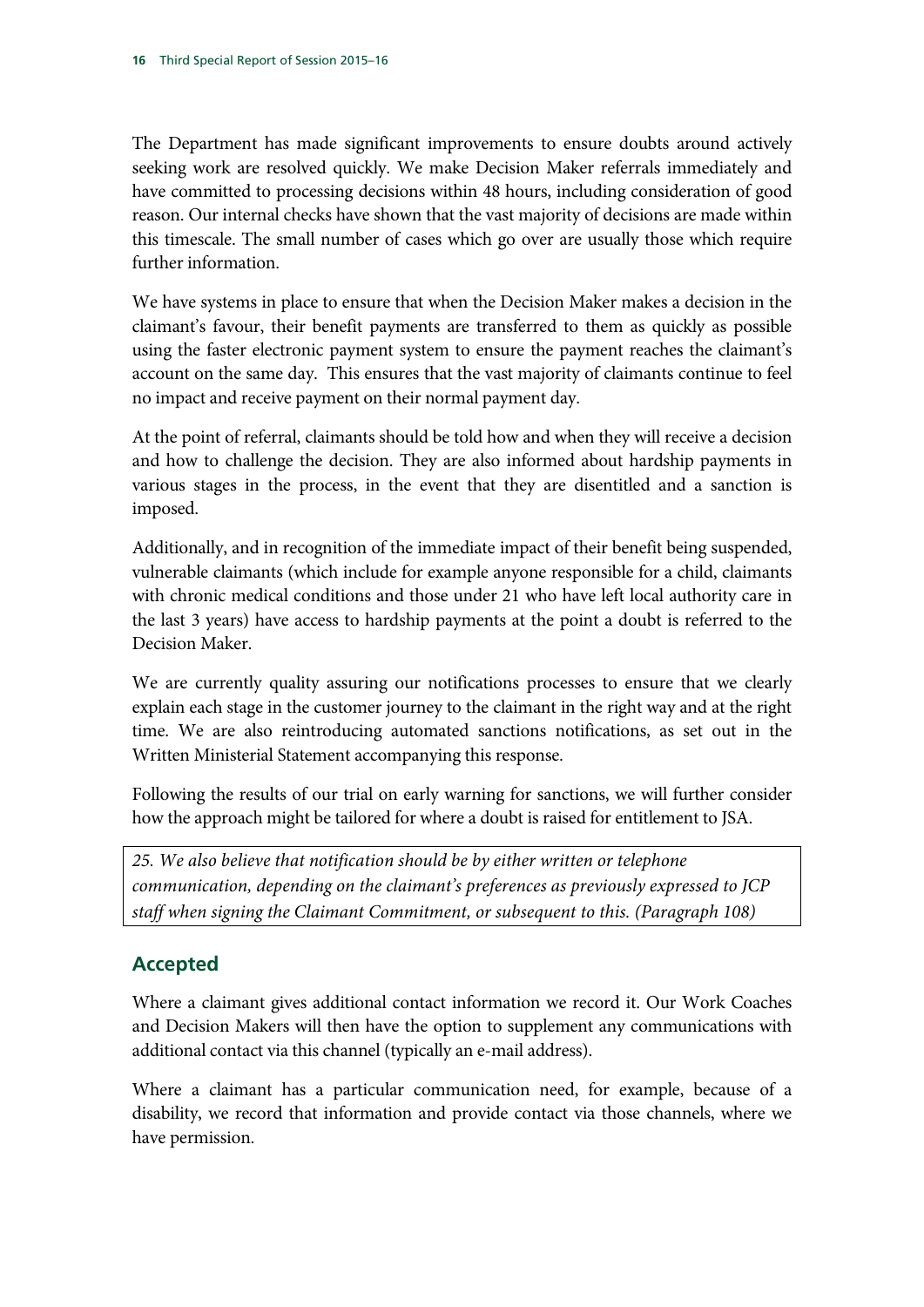We are currently quality assuring our notifications processes and, as part of that, will ensure that the issue of how to notify an individual according to their preference is made clear.

#### **ESA sanctioning**

*27. We recommend that DWP review ESA sanctioning in relation to the Work Programme, accelerating development of more effective support for this group, and prioritising the updating of regulations early in the next Parliament, to empower Work Programme providers to be able to accept "good cause". (Paragraph 134)*

#### **Accepted in Principle**

Work Programme performance has improved significantly since the programme began and in contract year four all providers exceeded their contractual targets. The Department has taken significant steps to continually drive the performance for ESA groups within the Work Programme and actions taken include:

- Identifying and sharing best practice across the market;
- Conducting additional compliance monitoring checks to ensure ESA claimants are receiving the correct level of support;
- Giving equal weighting to ESA performance when assessing which providers enter our Enhance Performance Management regime (meaning that higher volume JSA performance does not mask weak ESA performance).

Of the most recent joiners to the Work Programme nearly 1 in 10 ESA new claimants found lasting work within 12 months. This is well above the expected level of around 1 in 14 and compares to around 1 in 25 of the first joiners.

S16(3) of the Welfare Reform Act 2007 specifically prevents the contracting out of decisions on whether the claimant has failed to comply, shown good cause or should suffer reduction of ESA (i.e. sanction). Any changes to this approach would require primary legislation.

It is important that we maintain a fair and independent approach to decision making and the current process ensures that this is possible. However, we accept that there are some occasions where the provider could benefit from being able to accept good reason in straightforward cases. As committed to within the Government Response to Matthew Oakley's review, we have already taken steps to improve the good reason (good cause in ESA) evidence gathering process. Guidance and supporting products for providers have been strengthened to make clear their obligations to the mandation process, where there is flexibility to set requirements and to record any reasons for non-participation.

There are a number of existing safeguards in place to provide claimants on ESA with effective support whilst on the Work Programme. Contractually providers are bound to comply with all applicable legislation relating to safeguarding and protecting vulnerable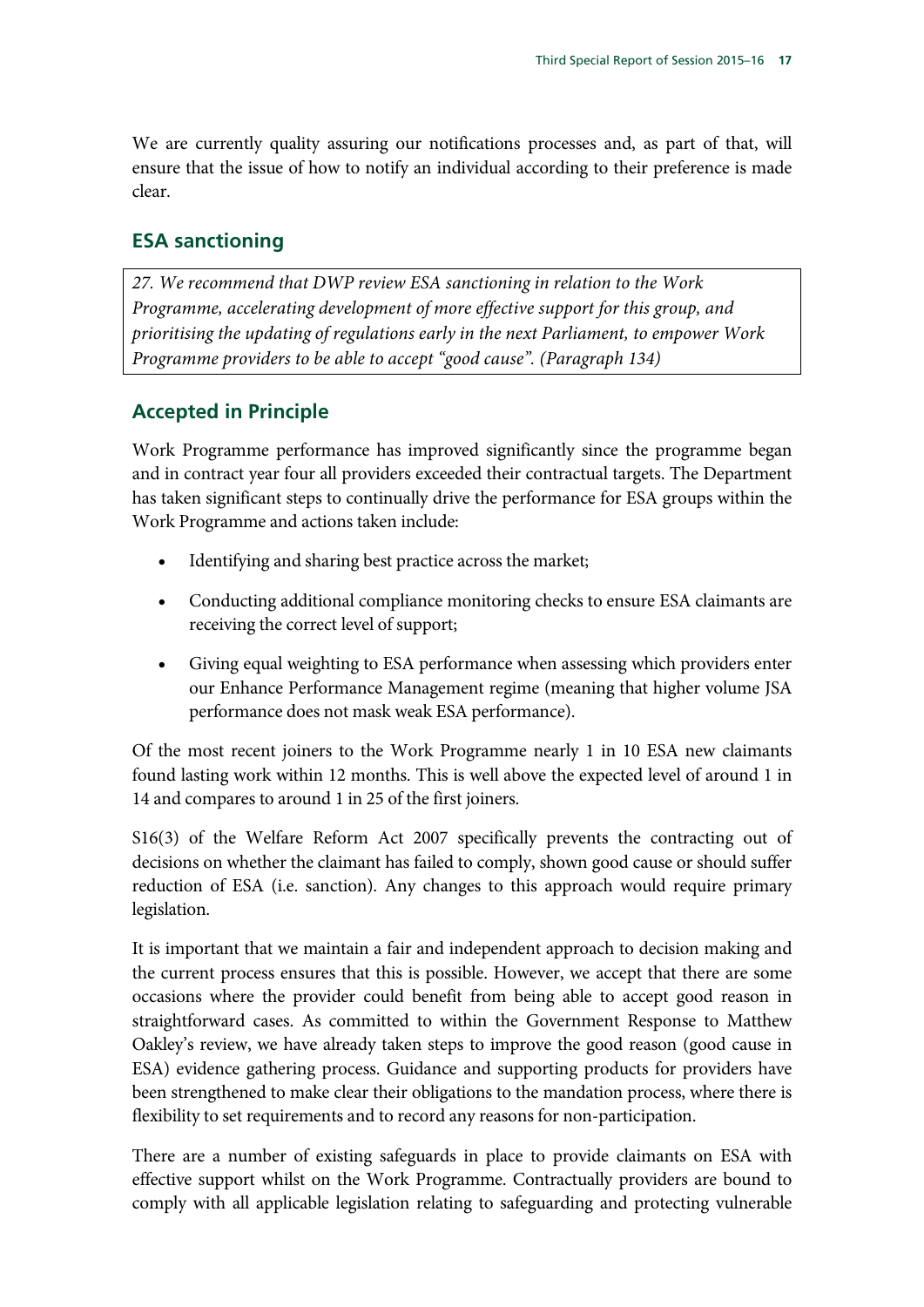groups. To strengthen existing processes, new provider guidance has been developed, to clarify their responsibilities within the sanctions process and to ensure that they check that the claimant fully understands requirements.

We will consider what more we can do to enhance this process.

*28. We call upon DWP also to review the programme of Core Visits as soon as possible, to clarify what changes to conditionality and the application of sanctions occur as a consequence of such Core Visits. (Paragraph 134)* 

# **Accepted in principle**

We continue to monitor our internal processes, including the core visit programme, to ensure it operates as an effective safeguard, although we have no plans to conduct a specific review of the process.

A core visit is a home visit which is made by a DWP visiting officer to a claimant. The purpose of the visit is to ensure that the claimant understood the requirement that they have failed to meet. Where it is established that they did not understand the requirement a referral to a Decision Maker is not made and the Work Coach will tailor further support activity as appropriate for an individual claimant's circumstances.

Work Programme providers will, where they identify a claimant as vulnerable, make every attempt themselves to engage 'face to face' with the claimant to ensure that they understood the requirements and the consequences of not carrying out the mandated activity.

*29. We recommend that the Department include voluntary approaches in its pilots, including the Individual Placement with Support model. DWP should test and evaluate these new approaches, and publish its findings, prior to the re-letting of Work Programme contracts in 2017. (Paragraph 135)*

# **Accepted**

We welcome the Committee's acknowledgement that the Department is testing alternative approaches for claimants with long term health conditions and disabilities. In November 2014, we announced a package of ESA measures, including a trial of the Claimant Commitment for ESA claimants at various stages of the claimant journey and the Voluntary Early Intervention (VEI) Pilot to improve further the support we offer disabled people and those with health conditions. We recognise the need to evaluate pilots, and the findings will help inform our future policy design.

We accept the Committee's recommendation to release evaluation findings of voluntary pilots, and it is our intention to publish the Individual Placement Pilots and the Voluntary Early Intervention Pilots findings in summer 2016.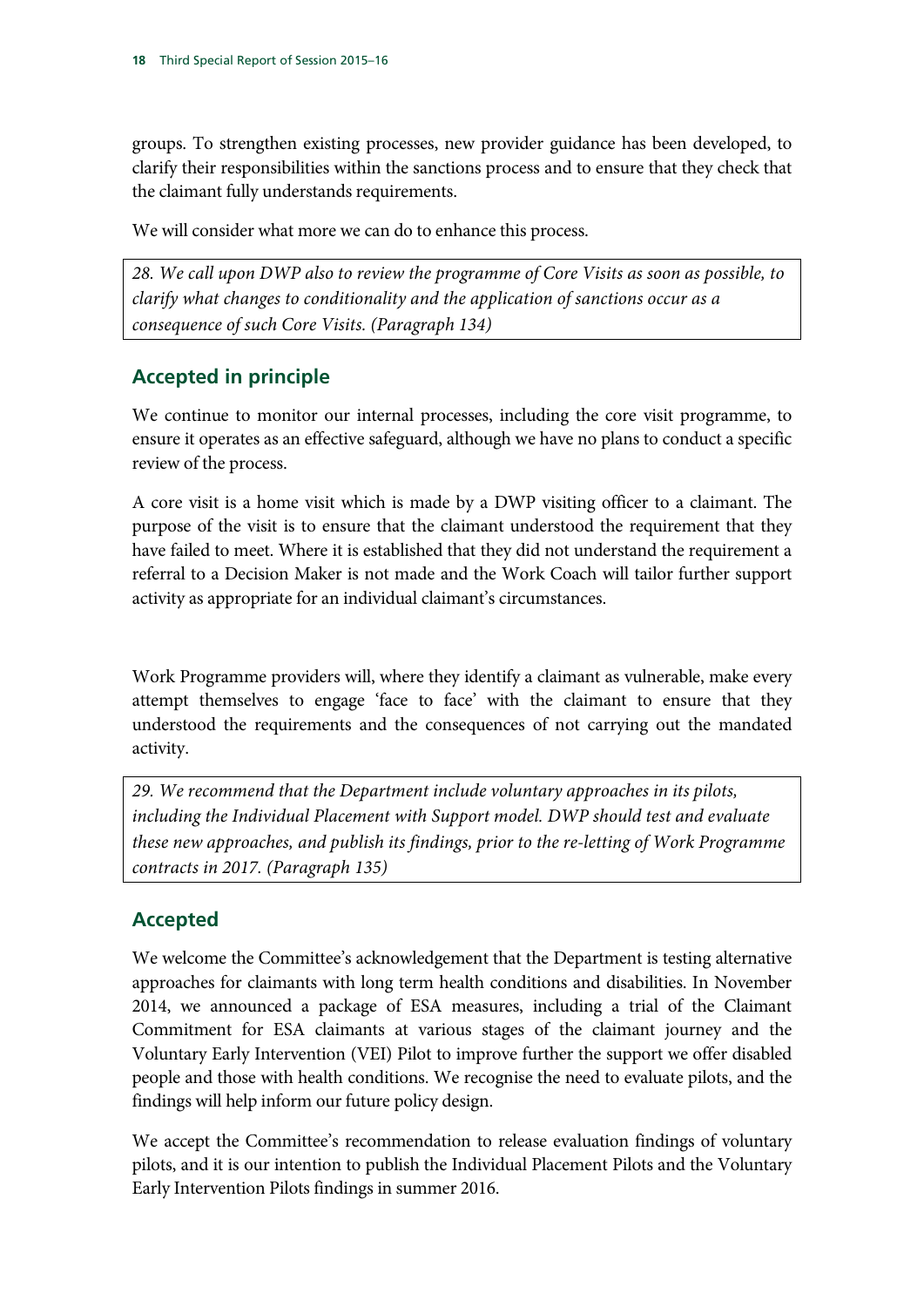#### **Further improving communication with claimants**

*31. We recommend that DWP carry out further work with the Behavioural Insights Unit to ensure that claimants understand their position within the benefits system, their underlying entitlements and, when changes to their benefit payments occur, what the reasons are for this. (Paragraph 141)* 

# **Accepted**

We recognise how important it is that all our communications on sanctions are clear so that claimants understand the sanction process and can take the necessary action. We take this very seriously and we are prioritising improvements to communications on sanctions through our quality assurance processes.

The Department will also work with behavioural insights specialists to improve the content of the letters we are reviewing. We have gathered insight from claimants on different versions and layout of letters to make sure the most effective options are used.

# **Hardship payments**

*32. We recommend that DWP make hardship payments available from day one of a sanction period in all cases, including JSA. (Paragraph 149)*

# **Accepted in Principle**

Jobseekers are only asked to meet reasonable requirements which are tailored to take into account their circumstances and capability, including health conditions, disability and caring responsibilities. Throughout a claim all claimants will receive personalised support and advice to help them move closer to and into work.

As part of this support the claimant enters into a Claimant Commitment which clearly sets out their agreed requirements and is regularly reviewed. The majority of claimants do comply with these requirements. However, where a claimant does not meet requirements without good reason, a benefit reduction can be made. The decision to temporarily halt a claimant's benefit payment is always thoroughly considered and is not something we do lightly.

There is a well-established system of hardship payments in place which can pay back 60% of the claimant's benefit (this is 80% for JSA Claimants who are seriously ill or pregnant) if a benefit reduction is applied. These are available from day one of the sanction for ESA claimants, and for JSA claimants with children and other vulnerable groups. We are grateful to the Committee for their comments on this and we are now considering the extension of the definition of vulnerability for the purposes of access to hardship payments from day one for a broader group of individuals.

*33. We further recommend that, where the claimant has dependent children or is a member of a vulnerable group, the hardship payment decision-making process be*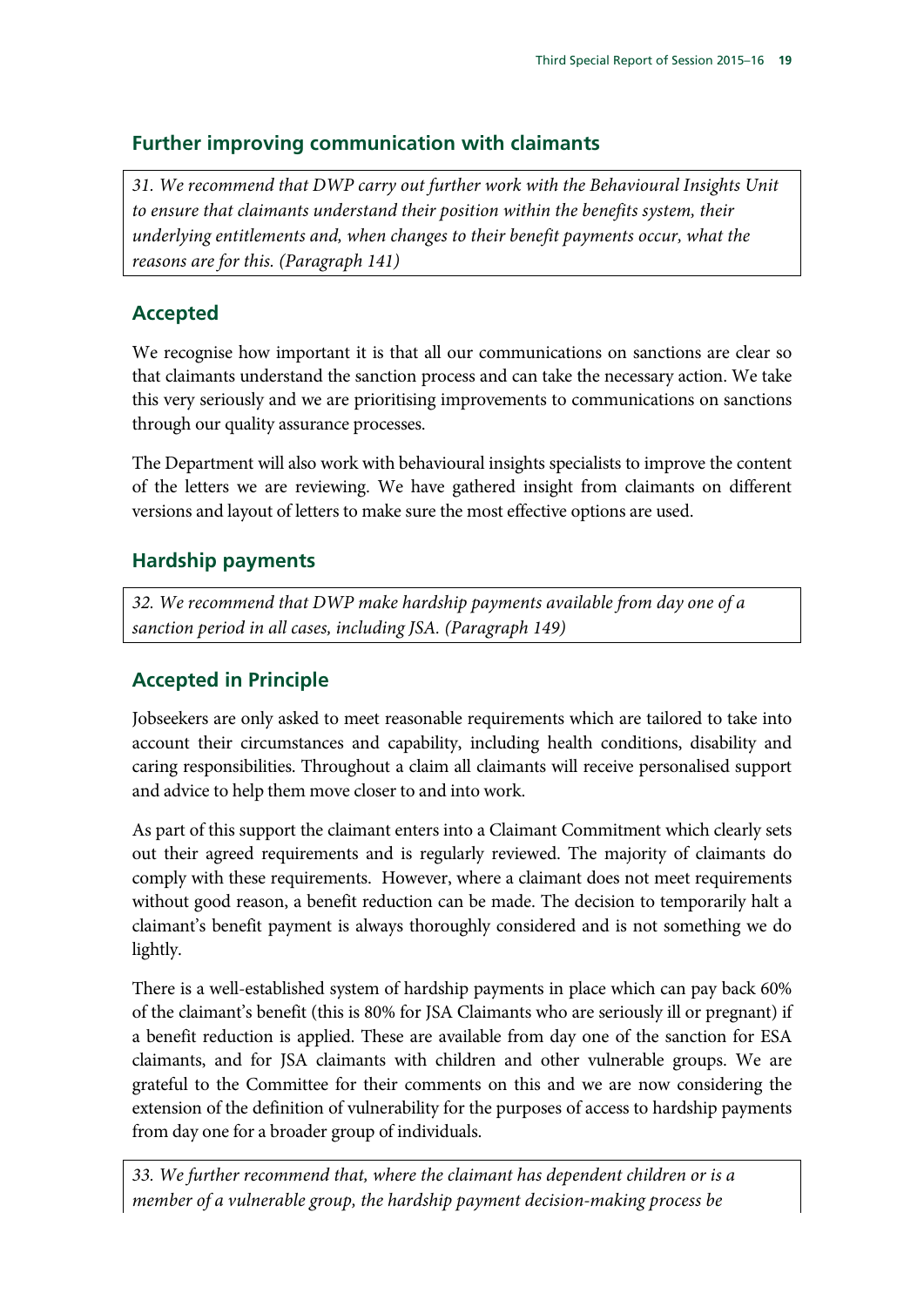*instigated by DWP Decision Makers, and coordinated with the decision on the sanction referral itself, regardless of whether the claimant has proactively applied for a hardship payment. (Paragraph 149)*

#### **Accepted in principle**

The Department accepts in principle that a Decision Maker should instigate the initial appointment for hardship where a claimant is either vulnerable or has dependent children. However, we will need to conduct some further work on the feasibility of this recommendation.

Currently in order to make a claim for hardship an appointment must be made with a hardship officer who will consider evidence before making a decision on eligibility.

This process allows staff to arrange appointments at the convenience of the claimant and to signpost those who need further assistance to additional support services where applicable. Any changes to the process would need to ensure that we are able to continue to provide the best support to those who demonstrate eligibility.

Following the Oakley review we have improved the hardship process to ensure that our customers are regularly told about the availability of hardship payments throughout their claimant journey, and have made improvements to the payment process to ensure that payments are made within 3 days.

*34. We therefore also recommend that DWP publish, on at least an annual basis, official data on the number of applications for hardship payments made by sanctioned claimants; the number of hardship payments made; and the number which were made on day one of a sanction period. (Paragraph 150)* 

# **Accepted in principle**

The Department intends to publish further data on hardship applications and awards and we will consider the best way to present data for the future.

#### **Investigating deaths of benefit claimants**

*It is right that the Department investigates all deaths of claimants resulting from suicide, and other deaths of vulnerable claimants with complex needs, through a system of "peer reviews". We fully appreciate that in such cases there are likely to be multiple and complex factors involved. We understand that DWP has undertaken 49 peer reviews since February 2012, and that in 33 cases these resulted in recommendations for consideration at either national or local level.* 

*35. We ask that the Department set out the number of peer review cases where the claimant was subject to a benefit sanction at the time of death and the results of any such reviews in terms of policy changes. (Paragraph 154)*